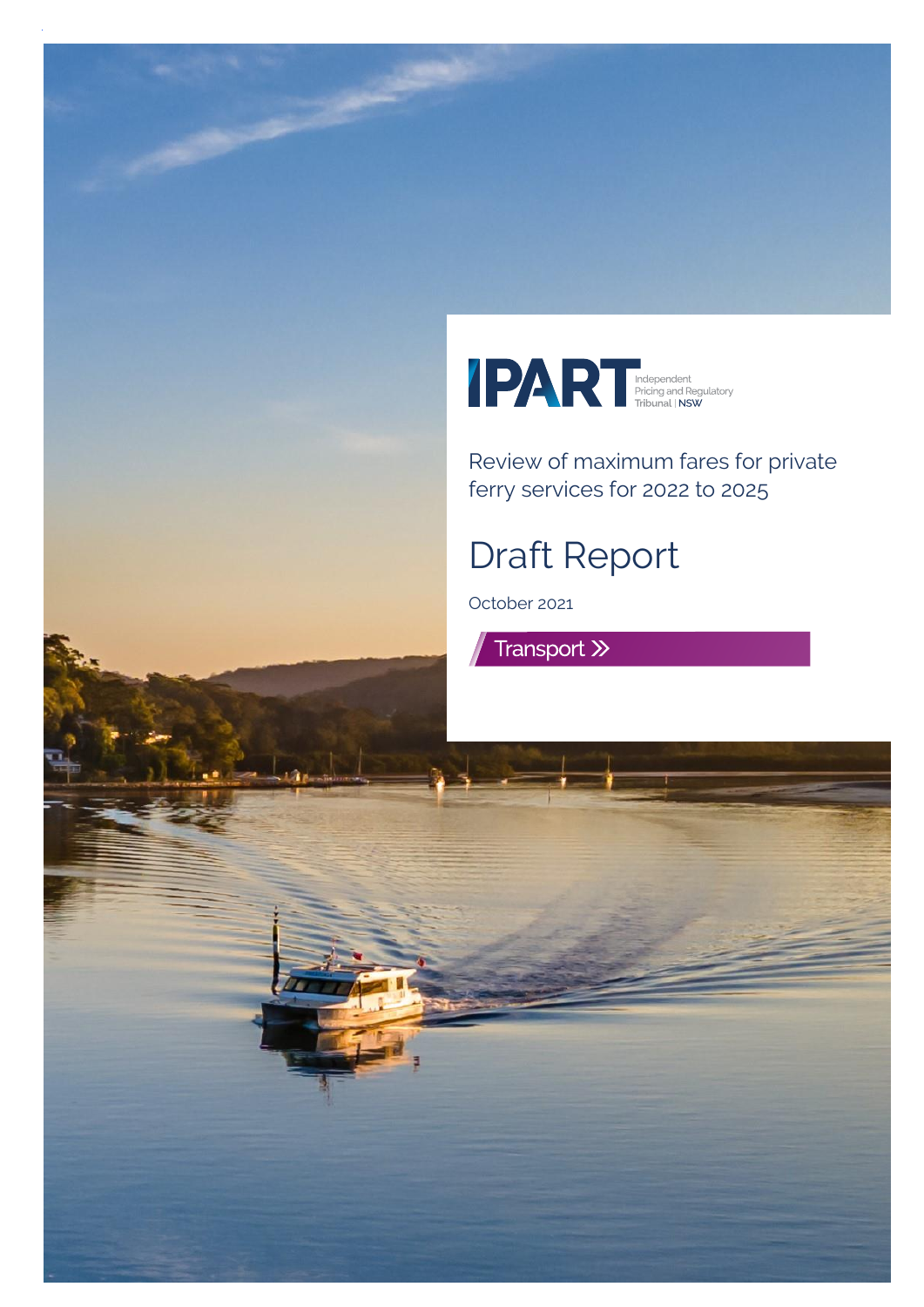#### **Tribunal Members**

The Tribunal members for this review are: Ms Carmel Donnelly, Chair Ms Deborah Cope Ms Sandra Gamble

Enquiries regarding this document should be directed to a staff member: Heather Dear (02) 9290 8481

Jennifer Vincent (02) 9290 8418

#### **Invitation for submissions**

IPART invites comment on this document and encourages all interested parties to provide submissions addressing the matters discussed.

#### **Submissions are due by Friday, 5 November 2021**

We prefer to receive them electronically via ou[r online submission form.](http://www.ipart.nsw.gov.au/Home/Consumer_Information/Lodge_a_submission)

You can also send comments by mail to:

Review of maximum fares for private ferry services 2022 to 2025 Independent Pricing and Regulatory Tribunal PO Box K35

Haymarket Post Shop, Sydney NSW 1240

If you require assistance to make a submission (for example, if you would like to make a verbal submission) please contact one of the staff members listed above.

Late submissions may not be accepted at the discretion of the Tribunal. Our normal practice is to make submissions publicly available on our [website](http://www.ipart.nsw.gov.au/) as soon as possible after the closing date for submissions. If you wish to view copies of submissions but do not have access to the website, you can make alternative arrangements by telephoning one of the staff members listed above.

We may decide not to publish a submission, for example, if we consider it contains offensive or potentially defamatory information. We generally do not publish sensitive information. If your submission contains information that you do not wish to be publicly disclosed, please let us know when you make the submission. However, it could be disclosed under the *Government Information (Public Access) Act 2009* (NSW) or the *Independent Pricing and Regulatory Tribunal Act 1992* (NSW), or where otherwise required by law.

If you would like further information on making a submission, IPART's [submission policy](https://www.ipart.nsw.gov.au/submissions-policy#:~:text=You%20should%20send%20us%20your,to%20accept%20a%20late%20submission.) is available on our website.

#### **The Independent Pricing and Regulatory Tribunal (IPART)**

We make the people of NSW better off through independent decisions and advice. IPART's independence is underpinned by an Act of Parliament. Further information on IPART can be obtained from [IPART's website](https://www.ipart.nsw.gov.au/Home).

#### **Acknowledgment of Country**

IPART acknowledges the Traditional Custodians of the lands where we work and live. We pay respect to Elders, past, present and emerging.

We recognise the unique cultural and spiritual relationship and celebrate the contributions of First Nations peoples.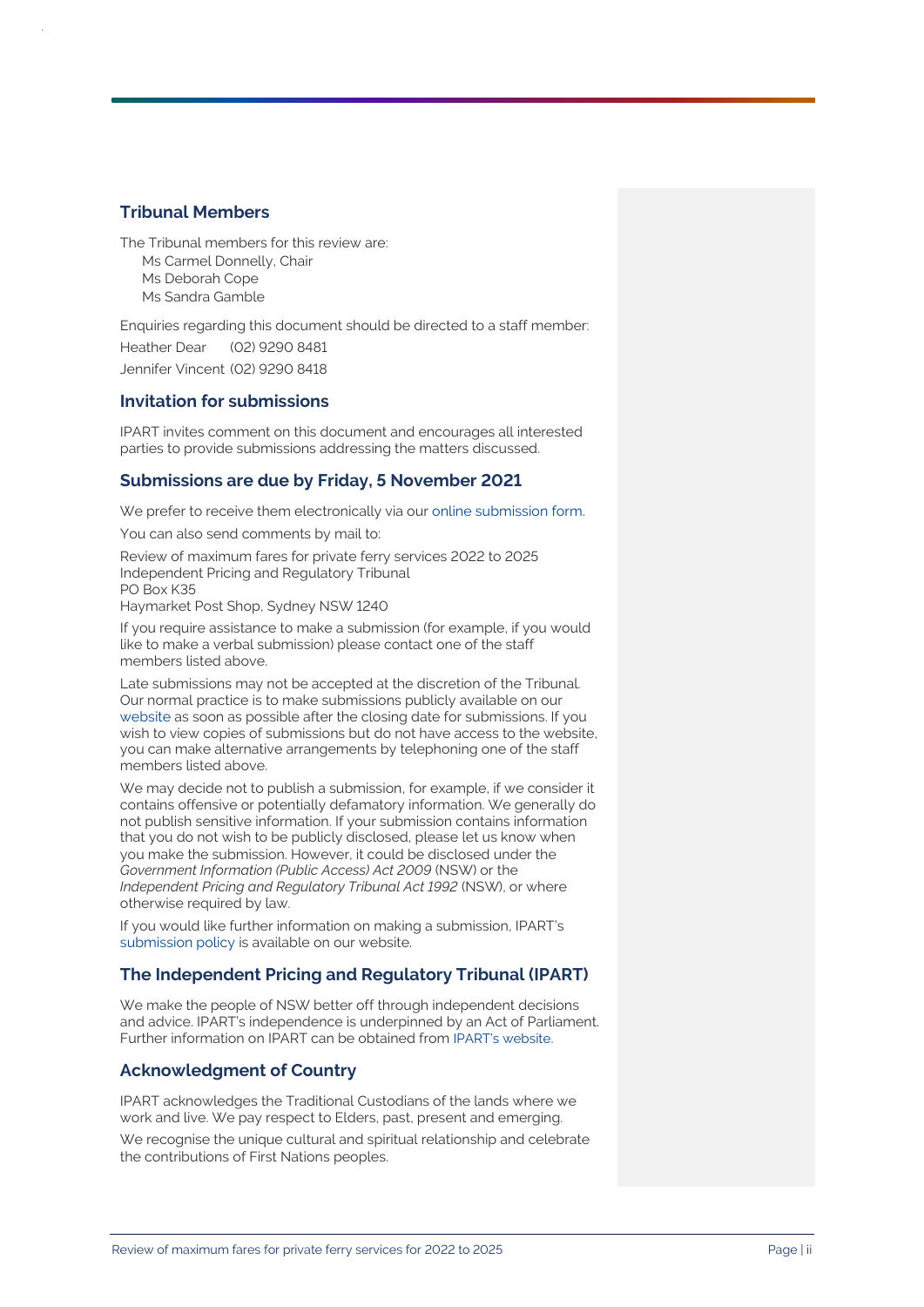# **Contents**

 $\hat{\boldsymbol{\beta}}$ 

| 1            | <b>Draft decisions and recommendations</b>                      | 1            |
|--------------|-----------------------------------------------------------------|--------------|
| 1.1          | Draft maximum fares for 7 private ferry operators               | $\mathbf{1}$ |
| 1.2          | Draft recommendations for viability payments                    | $\mathbf{Z}$ |
| 1.3          | Draft decision on a fuel cost adjustment mechanism              | $\mathbf{c}$ |
| 1.4          | Have your say on our draft decisions and recommendations        | 3            |
| $\mathbf{2}$ | <b>Brooklyn Ferry Service</b>                                   | 4            |
| 3            | <b>Captain Cook Cruises - Lane Cove Route</b>                   | 5            |
| 4            | <b>Central Coast Ferries</b>                                    | 6            |
| 5            | <b>Church Point Ferry Service</b>                               | 7            |
| 6            | <b>Clarence River Ferries</b>                                   | 8            |
| 7            | <b>Cronulla and National Park Ferry Service</b>                 | 9            |
| 8            | <b>Palm Beach Ferries</b>                                       | 10           |
| 9            | How we made the draft decisions and draft recommendations       | 11           |
| 9.1          | Operators proposed fares and forecast their costs and patronage | 12           |
| 9.2          | We estimated the efficient costs of ferry services              | 13           |
| 9.3          | We modelled fare and subsidy options                            | 14           |
| 9.4          | Factors we considered in comparing fare and subsidy options     | 16           |
| 9.5          | We decided to modify the fuel cost adjustment mechanism         | 20           |
| 9.6          | We considered the risk of COVID-19 impacts on patronage         | 22           |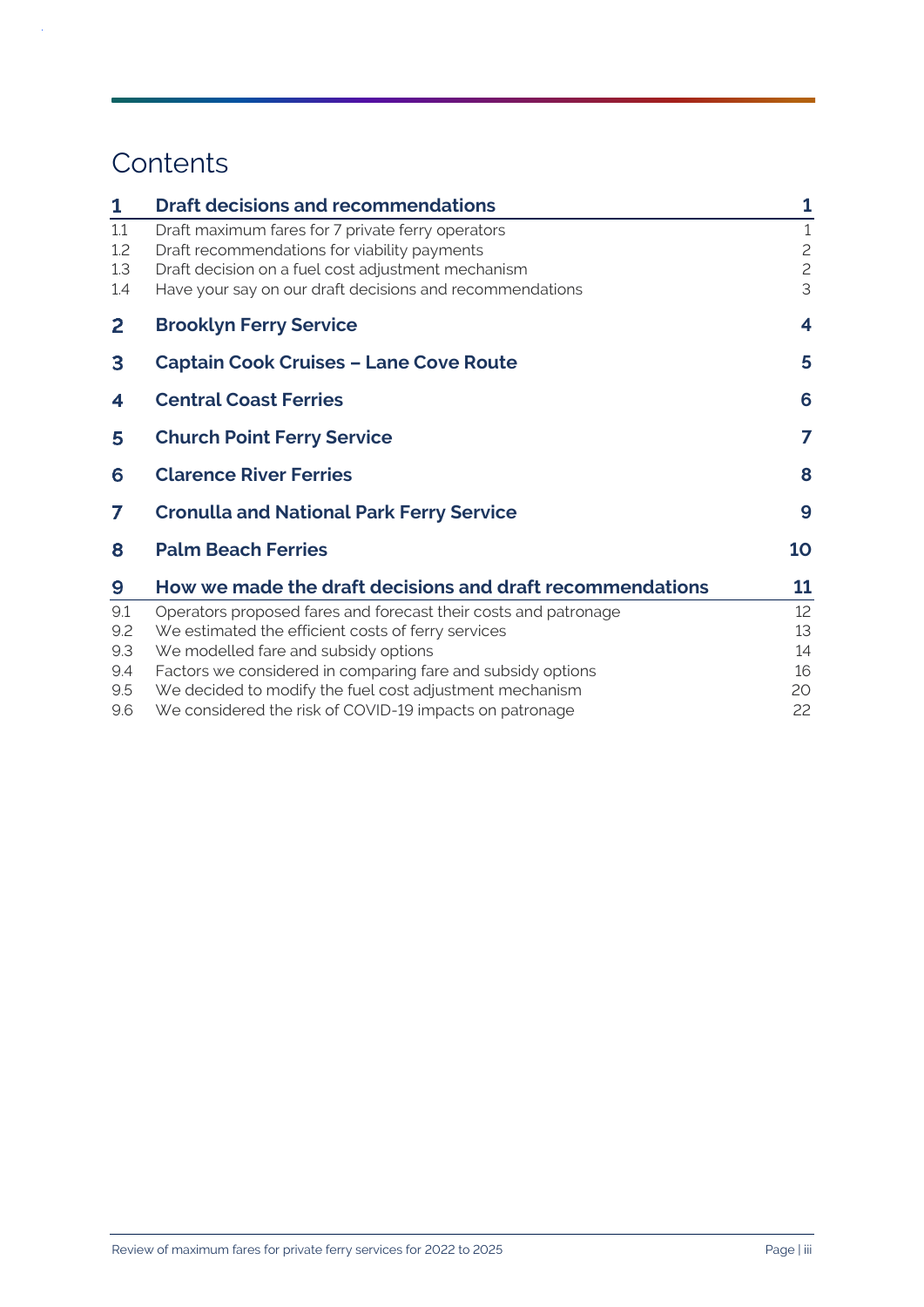#### <span id="page-3-0"></span>Draft decisions and recommendations  $\mathbf{1}$

Seven private ferry operators in Sydney, the Central Coast, and far northern NSW provide regular passenger ferry services under contract with Transport for NSW (TfNSW). TfNSW sets the maximum fares for routes offered by the private operators based on an IPART determination under the *[Passenger Transport Act 2014](https://www.legislation.nsw.gov.au/view/html/inforce/current/act-2014-046#sec.36)*. Operators may charge less than the maximum fare.

The private ferries are not part of the Opal public transport network. The operators are typically small to medium sized businesses, with some being family operated. Some operators offer charter and tour services as well as the regular passenger services.

A large proportion of passengers using private ferries travel on concession fares or school student passes. The NSW Government pays the operators for the concession and student passengers and some operators get additional "viability payments". The total subsidy from the government to operators is about \$4 million per year, with total fare revenue is just over \$4 million per year.

### <span id="page-3-1"></span>1.1 Draft maximum fares for 7 private ferry operators

#### <span id="page-3-2"></span>Table 1.1 Draft decisions for maximum fares 2022 to 2025 (\$nominal, inc GST)

| <b>Operator</b>                                   | 2022 | 2023  | 2024  | 2025  |
|---------------------------------------------------|------|-------|-------|-------|
| Brooklyn Ferry Service                            | 9.20 | 9.50  | 9.70  | 9.90  |
| Captain Cook Cruises                              | 8.70 | 9.60  | 10.70 | 11.90 |
| <b>Central Coast Ferries</b>                      | 8.50 | 8.70  | 8.90  | 9.20  |
| <b>Church Point Ferry Service</b>                 | 9.90 | 10.20 | 10.40 | 10.70 |
| Clarence River Ferries                            | 9.70 | 10.00 | 10.20 | 10.50 |
| Cronulla and National Park Ferry Service          | 7.40 | 7.40  | 7.40  | 7.40  |
| Palm Beach Ferries - Mackerel Beach and the Basin | 9.10 | 9.30  | 9.50  | 9.70  |

Note: All fares are rounded to 10c.

In making our draft decisions for fares we considered the impact on passengers, operators and taxpayers

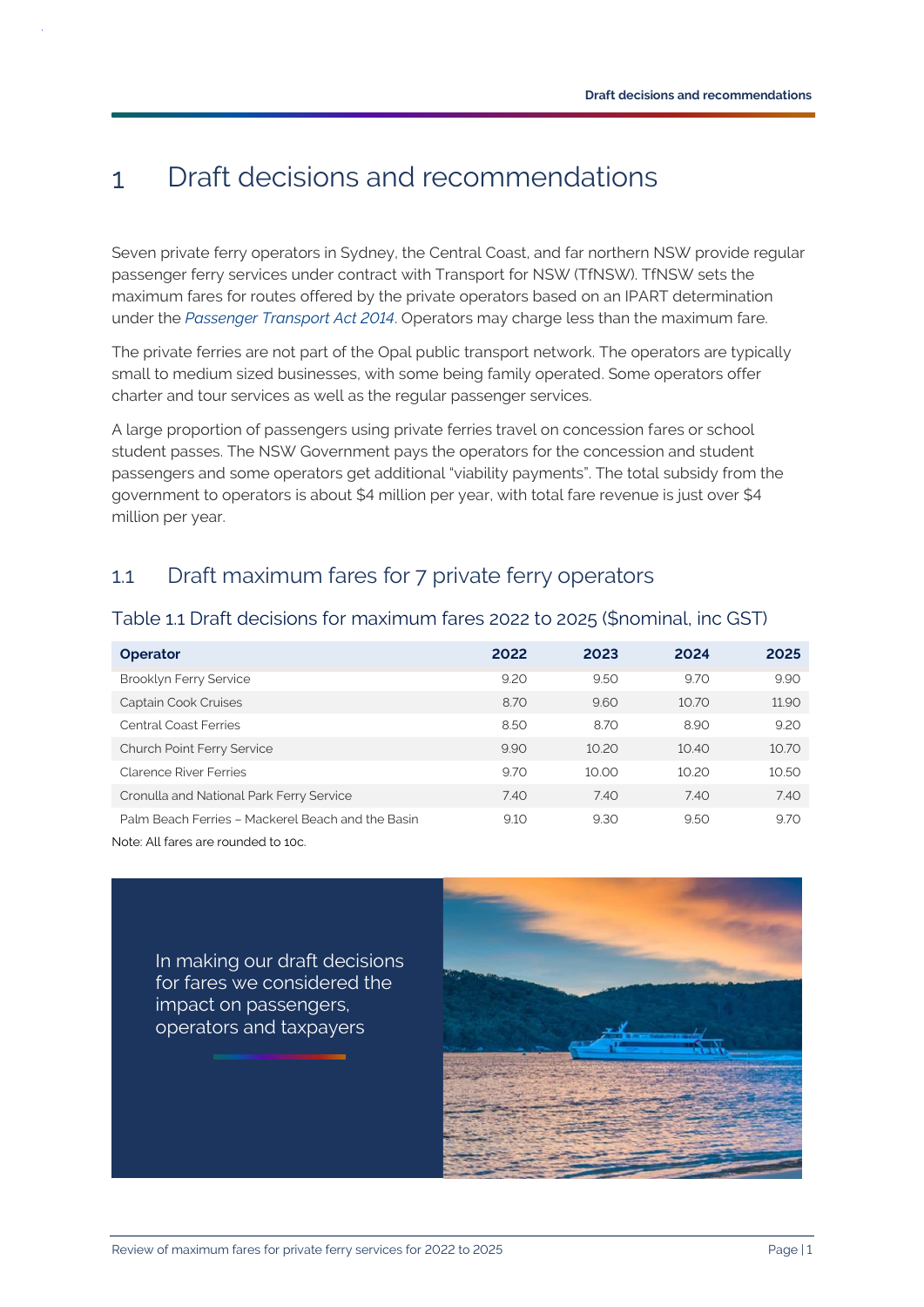### <span id="page-4-0"></span>1.2 Draft recommendations for viability payments

The Government pays 3 of the operators (Central Coast Ferries, Church Point Ferry Service and Cronulla and National Park Ferry Service) an annual "viability payment" subsidy based on an assessment in 2010 that those operators would not be viable without it.

IPART usually sets private ferry fares taking the viability payments as a given. However, this year our [terms of reference](https://www.ipart.nsw.gov.au/sites/default/files/documents/2021-05/terms-of-reference-review-of-fares-for-private-ferry-services-2022-to-2025.pdf) asked us to consider the viability payments as well. Our draft recommendations for these are below, and are discussed in more detail in Chapte[r 9,](#page-13-0) and the chapters for the relevant operators (chapters [4,](#page-8-0) [5](#page-9-0) and 7).

## <span id="page-4-1"></span>1.3 Draft decision on a fuel cost adjustment mechanism

Our fare determinations in the past have included a "fuel cost adjustment mechanism" to adjust fares if the price of fuel for operators goes up or down by a significant amount during a year. This mechanism helps operators manage the risk of a large change in price of one of their major input costs. However, the fuel adjustment mechanism was not triggered during the current 4-year determination period.

For this determination, we are proposing to modify the adjustment mechanism. Our draft determination is that the threshold for the fuel cost adjustment mechanism should be reduced to a percentage change in the diesel price exceeding ±10% in a single year; and for the whole percentage change in the diesel price to apply to the adjustment (rather than the percentage change exceeding the threshold as currently).

That is, once the threshold 10% price change is triggered, the maximum fare would increase or decrease by multiplying the percentage change in the diesel price by the proportion of an operator's total costs that fuel accounts for. See section [9.5](#page-22-0) for more detail.

### Draft decision for fares

1. That the maximum adult fares for private ferry services be set as in [Table 1.1.](#page-3-2)

### Draft recommendations for viability payments

- 1. That the viability payments for Central Coast Ferries and Church Point Ferry Service continue at their current levels in real terms.
- 2. That the viability payment for Cronulla and National Park Ferry Service be phased out over the 4 years to 2025.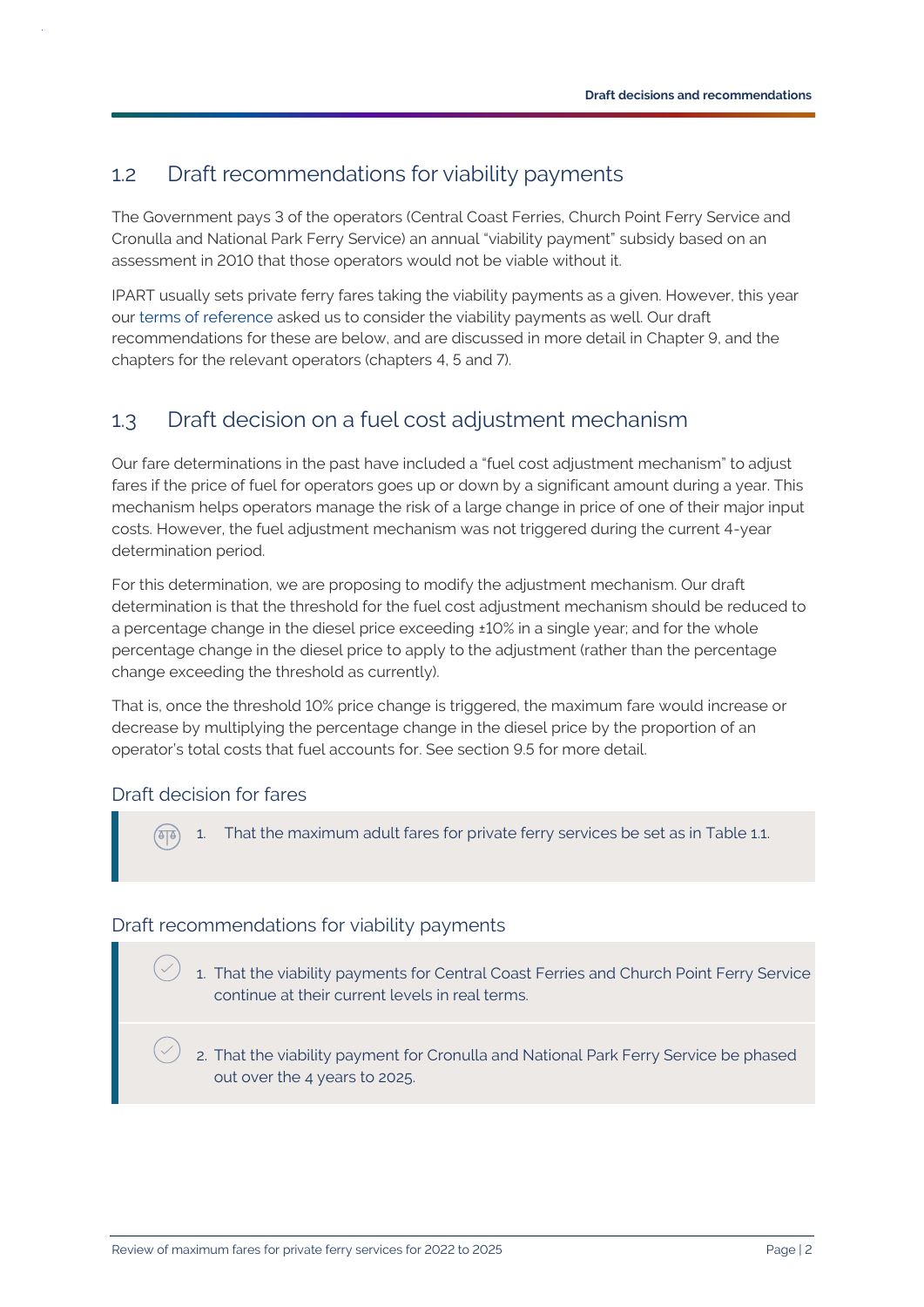Draft decision for the fuel cost adjustment mechanism

2. If the average fuel price changes by more than 10% in absolute terms in a year, the (ठाठ) maximum fare for the following year would be adjusted by the amount calculated as follows:

 $\Delta Max \, Fare_{t+1,i} = \%$  of fuel cost<sub>i</sub> \*  $\Delta Fuel \, price_t + 1$ 

Where:

- $\Delta Max\, Fare_{t+1,i}$  is the percentage change to be applied to the maximum fare for a ferry operator *i* in year *t*
- $\%$  *of fuel cost<sub>i</sub>* is the proportion of fuel in the total operating cost for a ferry operator *i*
- $-$  ∗∆ *Fuel price<sub>t</sub>* is the percentage change between the average fuel price in year *t* and the average fuel price in year *t-1*

### <span id="page-5-0"></span>1.4 Have your say on our draft decisions and recommendations

Chapters 2-8 discuss our draft decisions on fares and where relevant, viability payments, for each private ferry operator. Chapter 9 sets out in greater detail how we made our draft decisions and recommendations and the factors we considered.

We engaged Indec Pty Ltd to estimate the efficient costs of providing private ferry services over the period 2022-2025. Stakeholders can also make submissions and provide feedback on Indec's draft report [on efficient costs.](https://www.ipart.nsw.gov.au/sites/default/files/cm9_documents/Consultant-Report-Indec-IPART-Review-of-Private-Ferries-September-2021.PDF) 

We are seeking submissions to this [Draft Report](https://www.ipart.nsw.gov.au/sites/default/files/cm9_documents/Draft-Report-Review-of-Private-Ferries-fares-from-1-January-2022-October-2021.PDF) by 5 November 2021. Page ii at the front of this document explains how to do this. All stakeholders including ferry operators will have a further opportunity to provide comments on this Draft Report at a public forum on 18 October 2021.

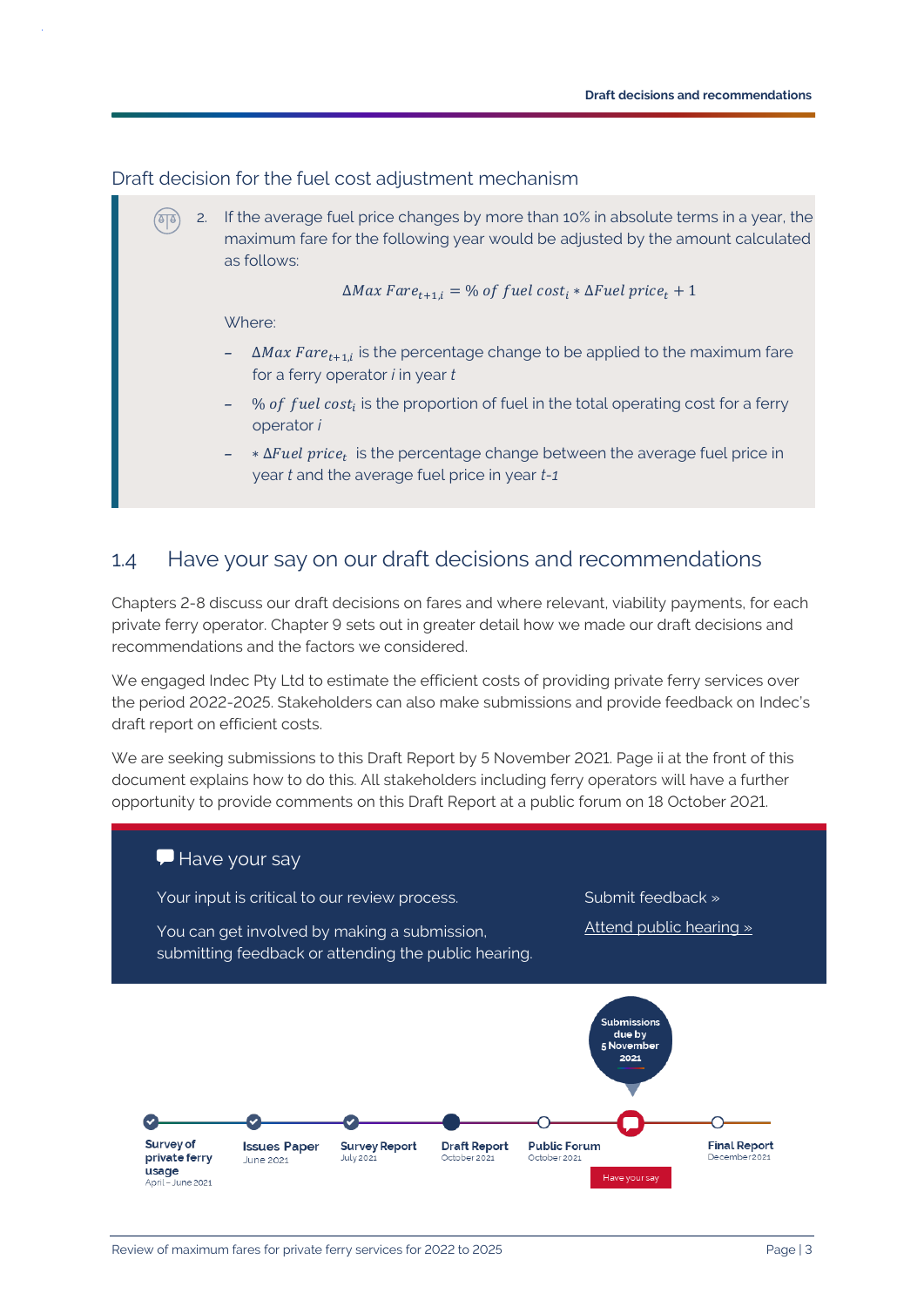#### <span id="page-6-0"></span>Brooklyn Ferry Service  $\overline{2}$

Brooklyn Ferry Service has operated the route between Brooklyn and Dangar Island under a net cost contract with TfNSW since August 2020. Under this contract, the operator retains the fare revenue and receives the balance of the gross contract payment (i.e. the net cost) from TfNSW. However, they no longer receive payments from TfNSW for concession, Pensioner Excursion Ticket (PET) and School Student Transport Scheme (SSTS) passengers, although passengers are still able to use these passes on the ferry. Previously Brooklyn Ferry Service operated under a contract like the other private ferry services covered by our review, and received payments for concession, PET and SSTS tickets. They also received a viability payment.



Over  $55\%$  of passengers travelling on the Brooklyn Ferry Service do so on concession, pensioner or school student passes

We asked TfNSW to propose a fare for Brooklyn Ferry Service as they bear the fare revenue risk under the net cost contract. TfNSW advised that they prefer the fares for these services to be set in line with efficient costs.

We engaged Indec Pty Ltd to estimate the efficient costs of providing private ferry services. Indec found that Brooklyn Ferry Service's labour costs were well below the benchmark, but that all its other operating costs were above the benchmark. In total, Indec considered the operating costs for Brooklyn Ferry Service to be efficient.

In recommending fares for Brooklyn Ferry Service, we have considered:

- The operator's operating costs were found to be reasonably efficient
- Setting fares to recover full efficient costs would require large increases to fares (around 20% per annum)
- There is no alternative public transport for passengers
- The existing moderate subsidy from government via the net contract payments provides an appropriate balance of costs between passengers and taxpayers

We recommend increasing fares for Brooklyn Ferry Service in line with forecast inflation and that fares be subject to the fuel cost adjustment mechanism in 2023 to 2025.

### Table 2.1 Draft decision fares - Brooklyn Ferry Service (\$nominal, inc GST)

| <b>Current</b><br>maximum fare | 2022 | 2023 | 2024 | 2025 | Average annual<br>increase |
|--------------------------------|------|------|------|------|----------------------------|
| 9.00                           | 9.2C | 9.50 | 9.70 | 9.90 | 2.4%                       |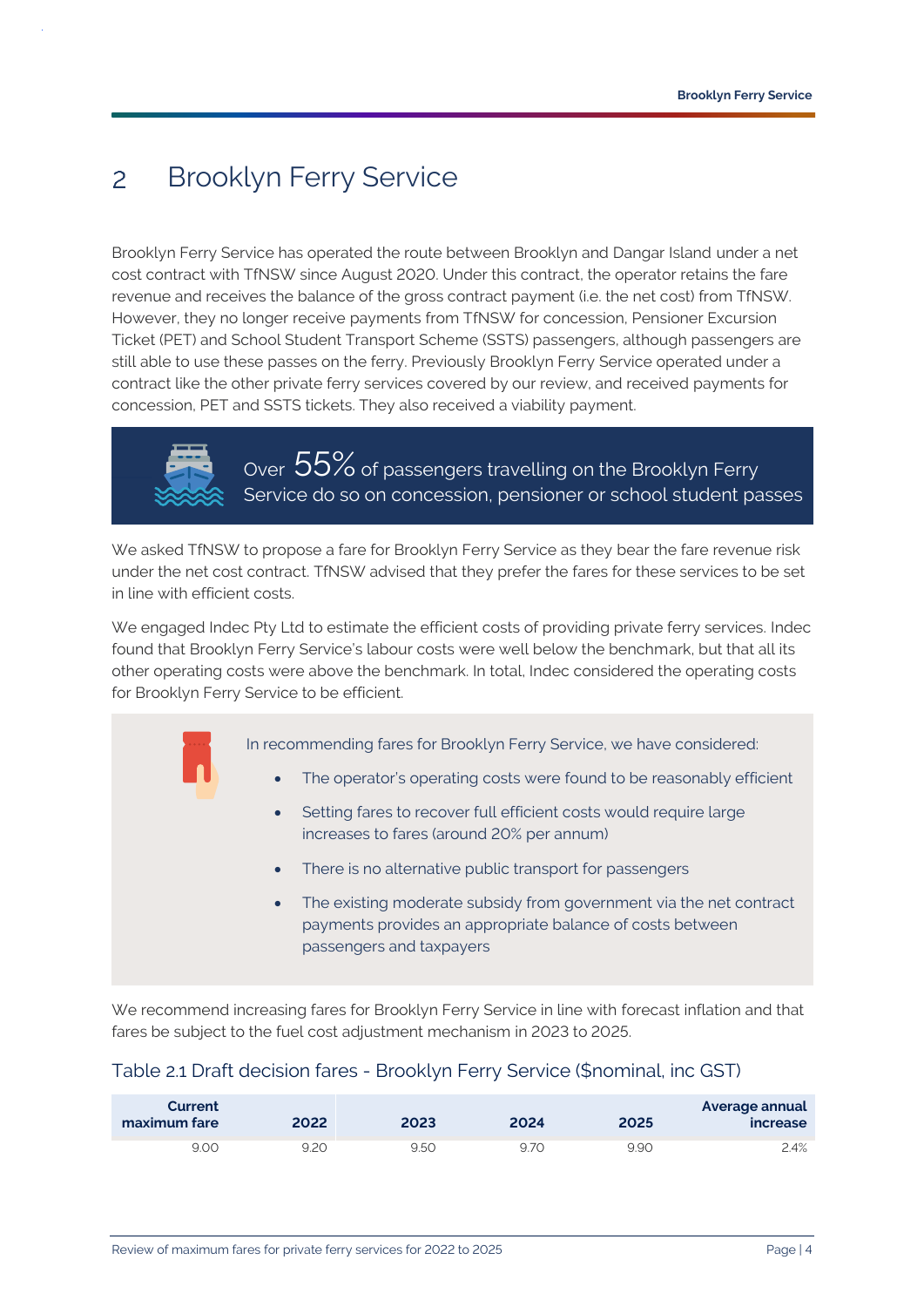#### <span id="page-7-0"></span>Captain Cook Cruises – Lane Cove Route  $\mathcal{B}$

Captain Cook Cruises has operated the route between Circular Quay and Lane Cove under a net cost contract with TfNSW since July 2019. The operator retains the fare revenue and receives the balance of the gross contract payment (i.e. the net cost) from TfNSW. They no longer receive payments from TfNSW for concession, PET and SSTS passengers, although passengers are still able to use these passes on the ferry. Previously the route was operated under a contract like the other private ferry services covered by our review, and the operator received payments for concession and SSTS tickets.



Over  $68\%$  of passengers travelling on the Lane Cove ferry do so on school student passes<sup>a</sup>

We asked TfNSW to propose a fare for the Lane Cove route as they bear the fare revenue risk under the net cost contract, but they did not do so. We requested, but did not receive, patronage and cost forecasts from the operator. In the absence of this information, Indec Pty Ltd extrapolated benchmarks to estimate efficient costs for the operator.



In recommending fares for Captain Cook Cruises Lane Cove route, we have considered:

- The subsidy the operator receives from government (i.e. taxpayers) through its contract payments is very large
- Alternative public transport is available to passengers
- Fares should recover a larger share of the operator's efficient costs

Our modelling found that with the estimate of efficient costs and current fares, the operator receives a very large implied subsidy, far in excess of what they would have received as reimbursement for concession and school student passengers.

To balance the cost of the service more appropriately between taxpayers and passengers, we recommend increasing fares for Captain Cook Cruises Lane Cove route by 11.1% per annum and that fares be subject to the fuel cost adjustment mechanism in 2023 to 2025.

#### Table 3.1 Draft decision for fares – Captain Cook Cruises – Lane Cove route (\$nominal, inc GST)

| Current<br>maximum fare | 2022 | 2023 | 2024  | 2025  | Average<br>annual<br>increase |
|-------------------------|------|------|-------|-------|-------------------------------|
| 7.80                    | 8.70 | 9.60 | 10.70 | 11.90 | 11.1%                         |

The proportion of passengers travelling on school student passes increased to 81% in 2020.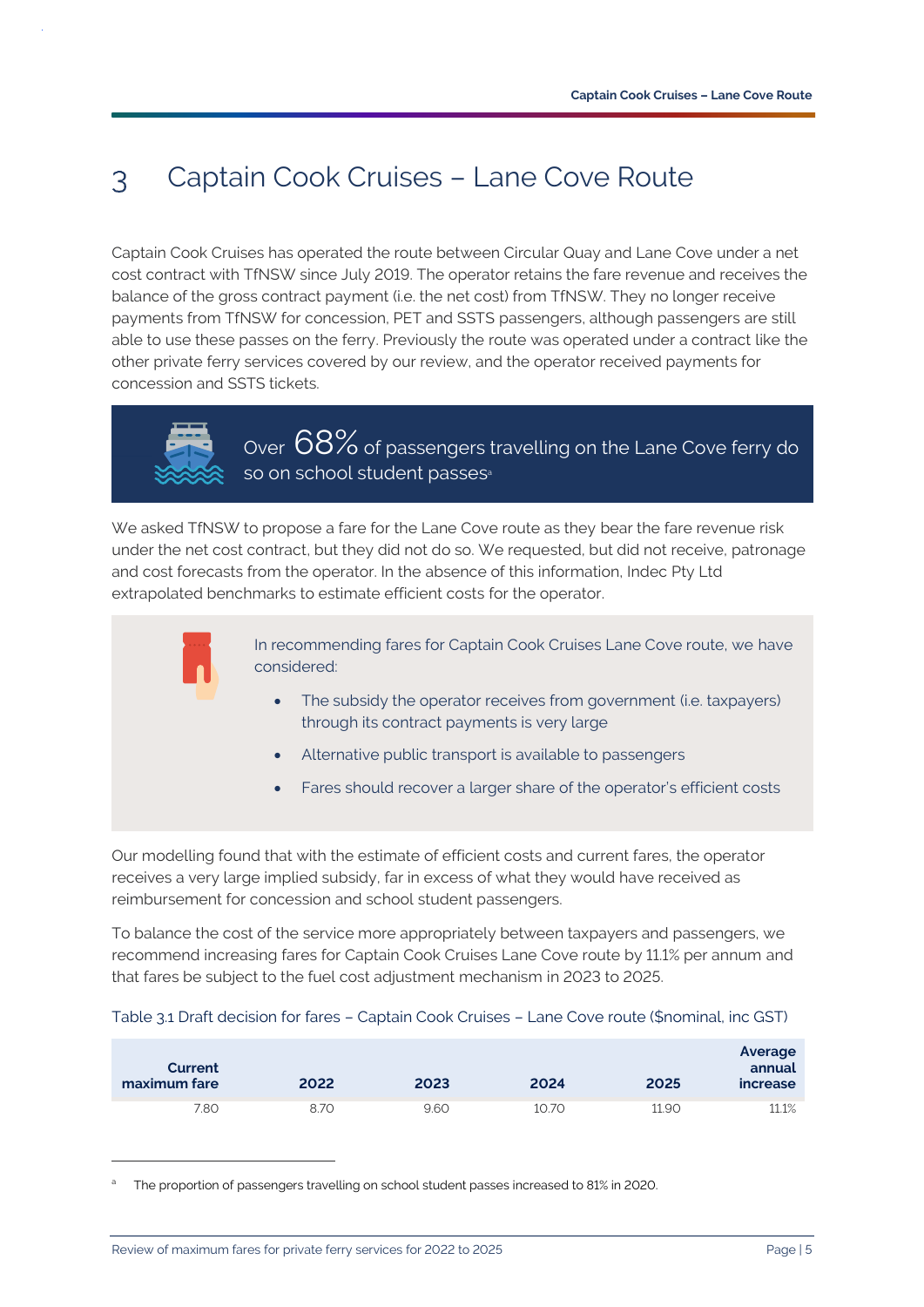#### <span id="page-8-0"></span>Central Coast Ferries  $\Delta$

Central Coast Ferries run between Woy Woy and Empire Bay, with stops at Davistown and Saratoga.



Over  $81\%$  of passengers travelling on the Central Coast Ferries do so on concession tickets

Central Coast Ferries proposed an annual fare increase of 10%. We are not recommending this increase as it is too large an increase for passengers and taxpayers (in the form of concession and school student payments) to pay.

As we did not receive cost information from Central Coast Ferries, Indec Pty Ltd, extrapolated benchmarks to estimate efficient costs for the operator. Using these estimates, our modelling found that a very large increase in fares and/or the viability payment from TfNSW would be required to meet efficient costs. For this reason, we have not recommended removing the current viability payment.

However, we found no evidence that a larger subsidy is required, as there are other public transport options available in the area. For example, TfNSW buses operate between the same destinations (Empire Bay and Woy Woy) with similar frequency and journey time as the ferry, making it hard to justify an increase in viability payments or a large increase in fares.

In recommending fares for Central Coast Ferries, we have considered:

- The impact on passengers of the proposed fare increase would be excessive
- Alternative public transport is available to passengers
- The existing subsidy from government in the form of a viability payment is moderate and should continue

We recommend increasing fares for Central Coast Ferries annually in line with inflation and that fares be subject to the fuel cost adjustment mechanism in 2023 to 2025. We recommend maintaining the current viability payment (in \$2021).

### Table 4.1 Draft decision for fares and viability payment - Central Coast Ferries

|                                          | Current | 2022   | 2023   | 2024   | 2025   | Average<br>annual<br><i>increase</i> |
|------------------------------------------|---------|--------|--------|--------|--------|--------------------------------------|
| Recommended fare (\$nominal,<br>inc GST) | 8.30    | 8.50   | 8.70   | 8.90   | 9.20   | 2.6%                                 |
| Viability payment (\$2021, ex GST)       | 70.437  | 70.437 | 70.437 | 70.437 | 70.437 |                                      |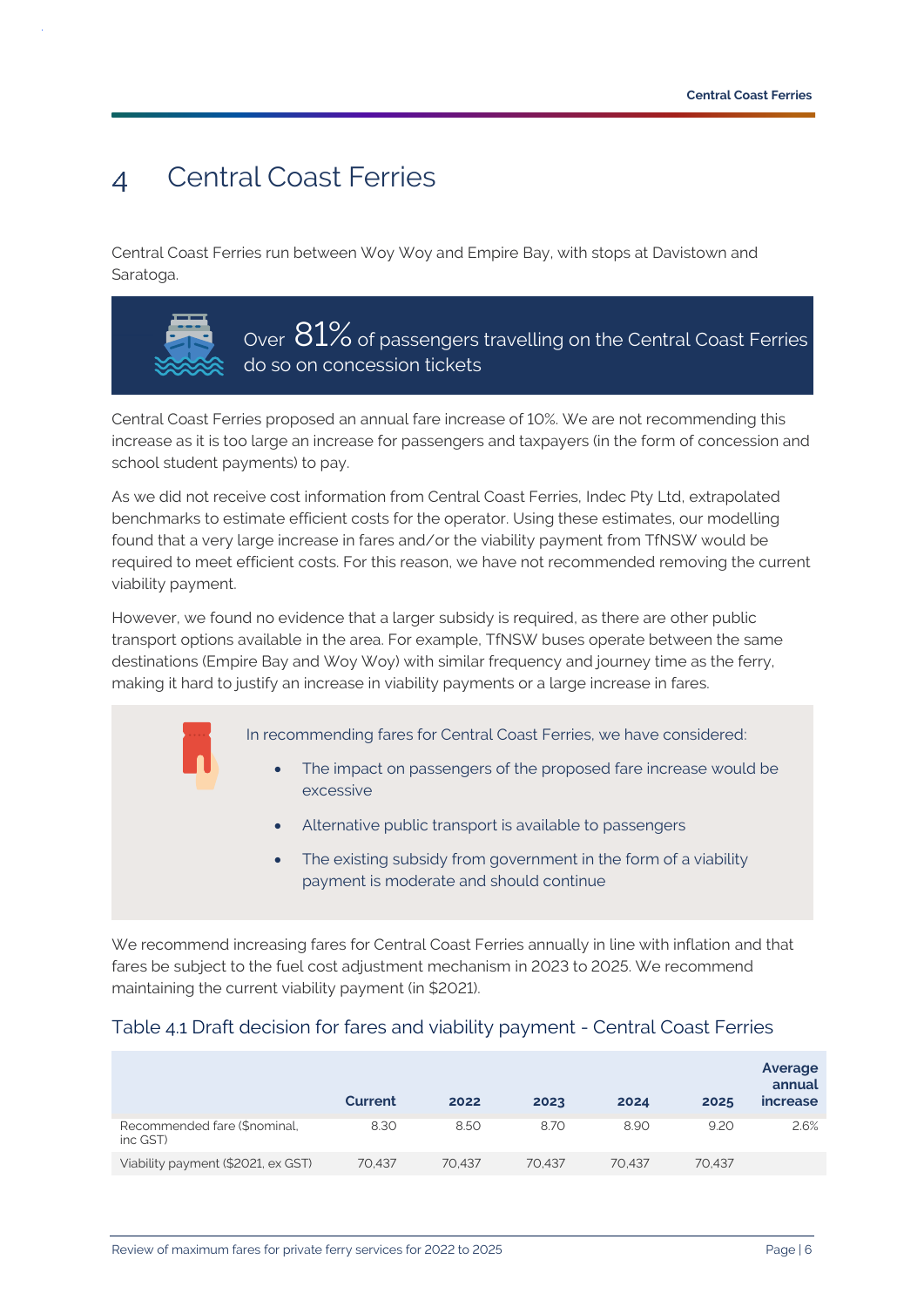#### <span id="page-9-0"></span>Church Point Ferry Service  $\overline{5}$

Church Point Ferry Service runs between Scotland Island and the western foreshore of Pittwater.



Around two-thirds of passengers travelling on the Church Point Ferry Service do so on concession, pensioner, or school student passes

Church Point Ferry Service proposed a fare increase in line with CPI.<sup>1</sup> We have accepted their fare proposal.

We engaged Indec Pty Ltd to estimate the efficient costs of providing private ferry services over the period 2022-2025. Indec found that Church Point Ferry Service was operating efficiently at the aggregate level. Church Point Ferry Service operates 2 ferries (one exclusively for the morning and afternoon school runs) and has a third back up vessel.

Our modelling found that the proposed fare increases, and the current viability payment is sufficient to recover efficient costs.

In recommending fares for Church Point Ferry Service, we have considered:

- The operator's costs were found to be efficient
	- There is no alternative public transport for passengers
- The existing moderate subsidy from government in the form of a viability payment provides an appropriate balance of costs between taxpayers and passengers.

We recommend increasing fares for Church Point Ferry Service annually in line with inflation and that fares be subject to the fuel cost adjustment mechanism in 2023 to 2025. We recommend maintaining the current viability payment (\$2021).

### Table 5.1 Draft decision for fares and viability payment – Church Point Ferry **Service**

|                                        | Current | 2022   | 2023   | 2024   | 2025   | Average<br>annual<br>increase |
|----------------------------------------|---------|--------|--------|--------|--------|-------------------------------|
| Recommended fare (nominal \$, inc GST) | 9.70    | 9.90   | 10.20  | 10.40  | 10.70  | 2.5%                          |
| Viability payment (\$2021, ex GST)     | 95.359  | 95.359 | 95.359 | 95.359 | 95.359 |                               |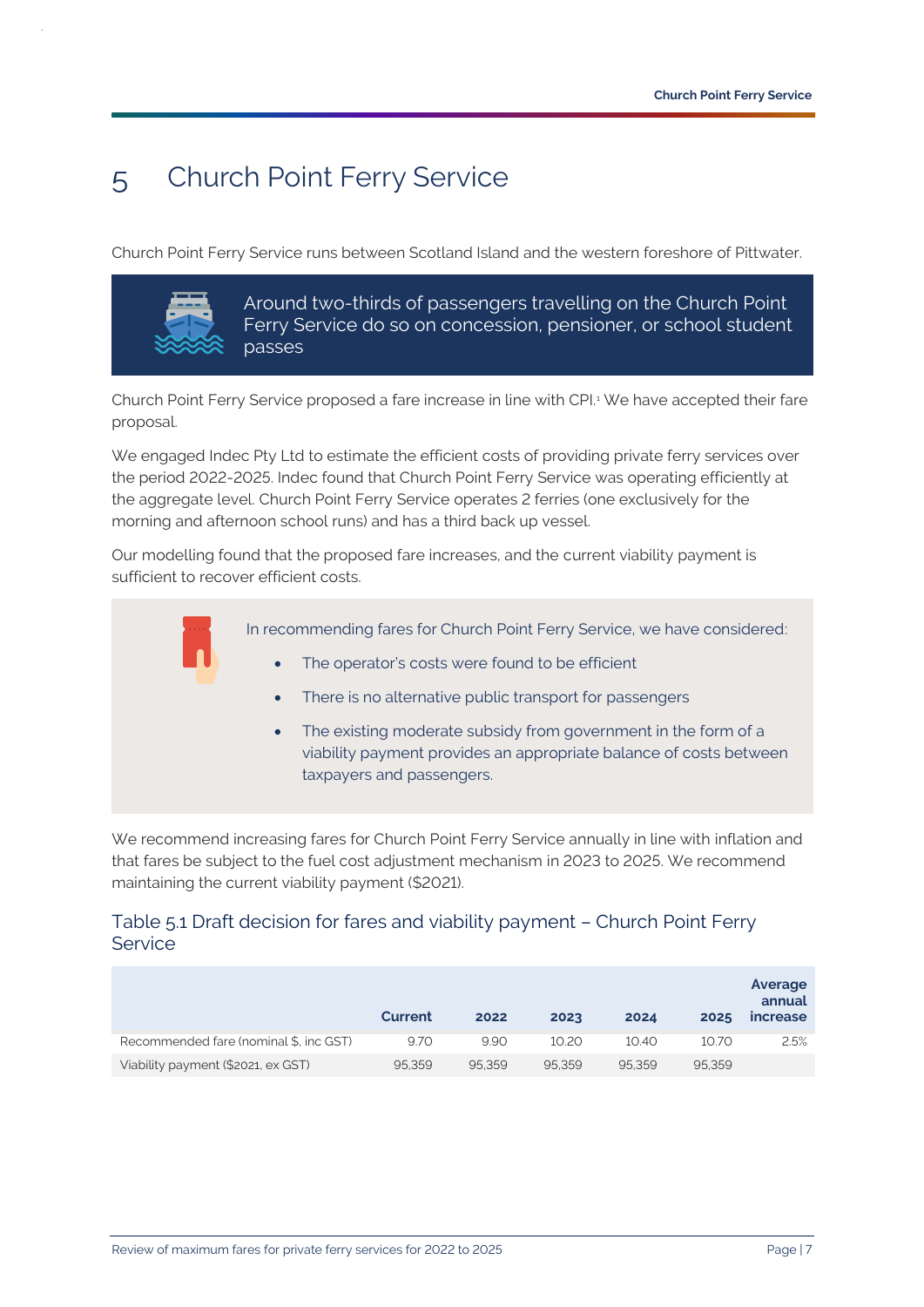#### <span id="page-10-0"></span>Clarence River Ferries  $6^{\circ}$

Clarence River Ferries run between Yamba and Iluka on the Clarence River in Northern NSW.



Just over  $50\%$  of passengers travelling on Clarence River Ferries pay the concession fare

Clarence River Ferries did not submit a fare proposal or respond to our information request. In the absence of the operator's cost forecasts, Indec Pty Ltd, who we engaged to estimate the efficient costs of providing private ferry services, extrapolated benchmarks to estimate their efficient costs for the operator.

Based on Indec's efficient cost estimates, our modelling found that fares would need to increase by more than 20% per annum to ensure there was no shortfall. This is not an appropriate increase for passengers to pay. We also do not know how the estimate of efficient costs compares to the operator's actual costs. Indec's estimates of efficient costs may not be a good benchmark for Clarence River Ferries which also operates weekly scenic river and live music cruises and private charters.



In recommending fares for Clarence River Ferries, we have considered what increase in fares is reasonable for passengers to pay in the absence of a fare proposal or the operator's cost forecasts

We recommend setting fare increases for Clarence River Ferries in line with inflation and that fares be subject to the fuel cost adjustment mechanism in 2023 to 2025. Clarence River Ferries does not currently receive a viability payment, and we are not recommending one.

### Table 6.1 Draft decision for fares – Clarence River Ferries (\$nominal, inc GST)

| Current<br>maximum fare | 2022 | 2023  | 2024  | 2025  | Average<br>annual<br><i>increase</i> |
|-------------------------|------|-------|-------|-------|--------------------------------------|
| 9.50                    | 9.70 | 10.00 | 10.20 | 10.50 | 2.5%                                 |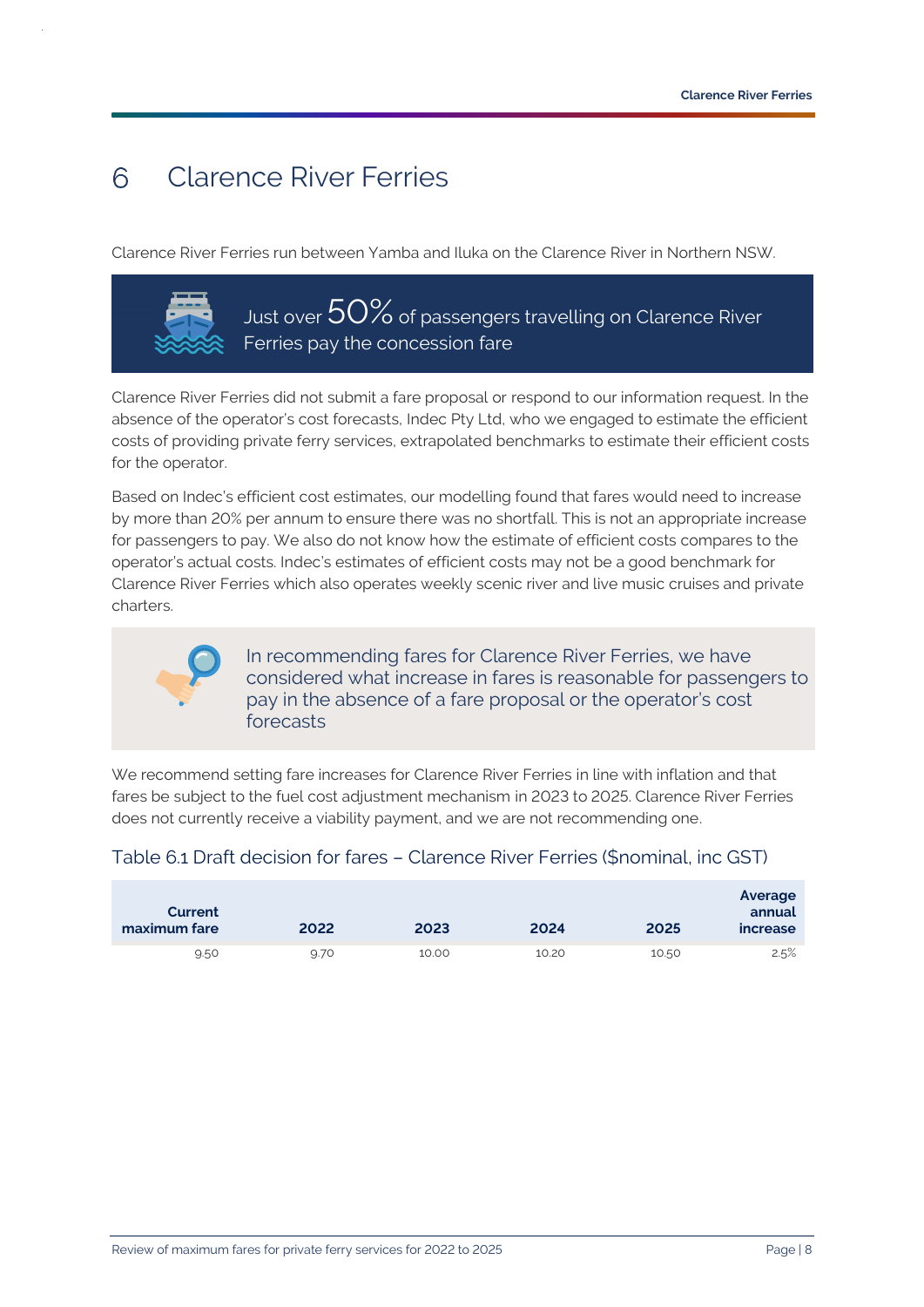#### <span id="page-11-0"></span>Cronulla and National Park Ferry Service  $7<sup>1</sup>$

Cronulla and National Park Ferry Service runs between Cronulla and Bundeena.



Almost two-thirds of passengers travelling on the Cronulla and National Park Ferry Service do so on concession, pensioner or school student passes

Cronulla Ferry Service proposed an annual fare increase of around 5% over the 4-year determination. Multiple submissions from the Cronulla-Bundeena area argued against higher fares on the Cronulla Ferry, stating it was extremely expensive for daily commuters.<sup>2</sup> One submission argued that the current ferry was old and slow and that a newer boat and more regular services were required. 3

Our modelling found that Cronulla Ferry Service's proposed fare was much higher than the cost reflective fare: that is, based on efficient costs the proposed fare would result in a large surplus. As the proposed fares are significantly more than necessary to recover efficient costs, our draft decision is to not accept them.

In recommending fares for Cronulla Ferry Service, we have considered:

- The operator's costs were found to exceed efficient costs
- The proposed fare would collect more revenue than required to cover efficient costs
- The operator does not require a viability payment in addition to fares to cover efficient costs

We recommend freezing fares at the 2021 maximum in nominal terms and that fares be subject to the fuel cost adjustment mechanism in 2023 to 2025. Even at this level of fares, and without a viability payment, we estimate the operator would still generate a surplus. However, this is based on efficient costs, and Indec found that Cronulla Ferry Service's operating costs are not efficient, and that their ferry is past its economic life. To allow the operator time to achieve greater operating efficiency, we recommend that the current viability payment be reduced incrementally over the 4-year determination and be reduced to zero by 2026.

|                                        | Current | 2022   | 2023   | 2024   | 2025   | Average<br>annual<br><i>increase</i> |
|----------------------------------------|---------|--------|--------|--------|--------|--------------------------------------|
| Recommended fare (nominal \$, inc GST) | 7.40    | 7.40   | 7.40   | 7.40   | 7.40   | 0.0%                                 |
| Viability payment (\$2021, ex GST)     | 74.501  | 74.501 | 55.876 | 37.251 | 18.625 |                                      |

#### Table 7.1 Draft decision for fares and viability payment – Cronulla and National Park Ferry Service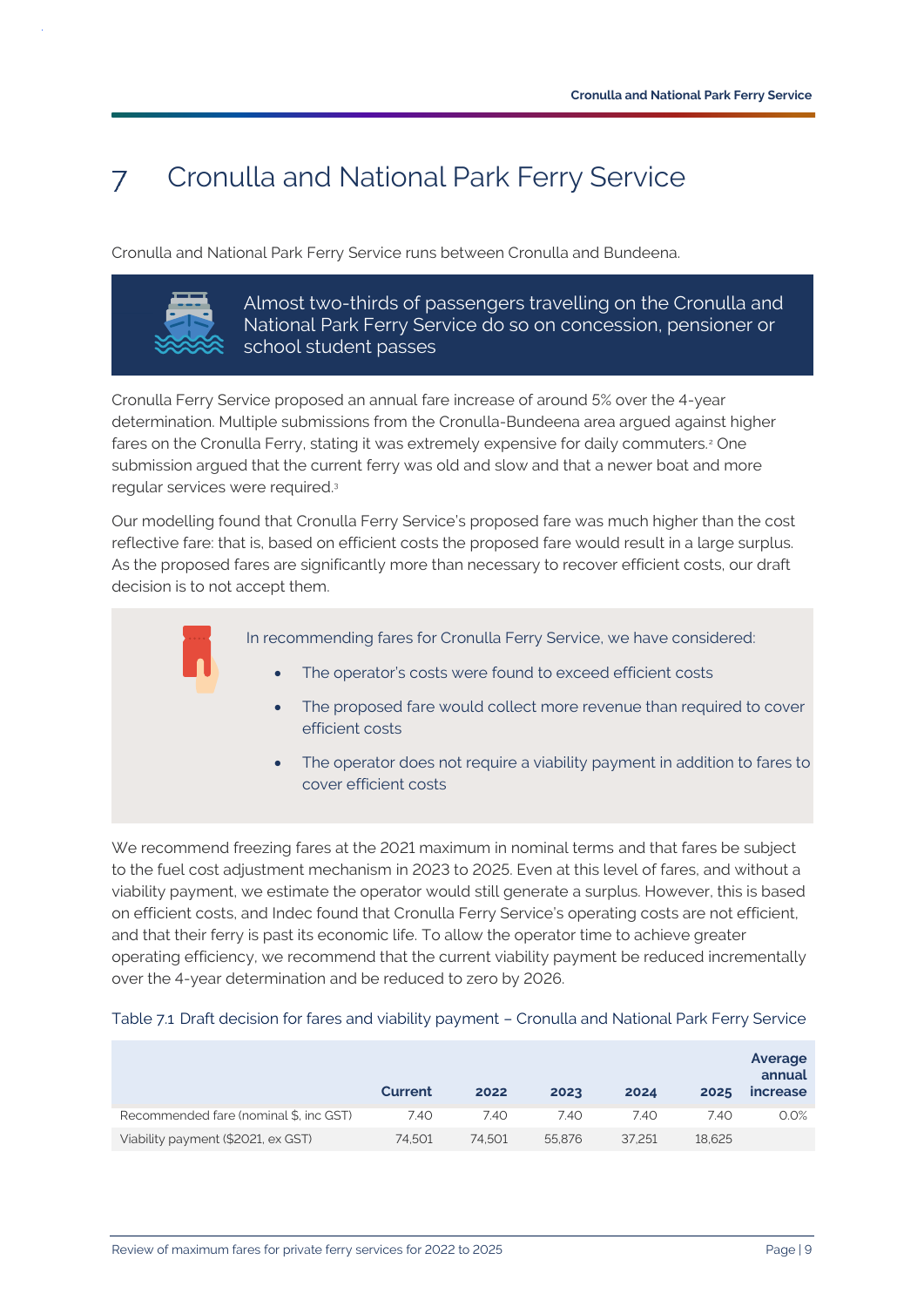#### <span id="page-12-0"></span> $8<sup>°</sup>$ Palm Beach Ferries

Palm Beach Ferries operates 2 routes: Palm Beach to Ettalong via Wagstaffe and Palm Beach to Mackerel Beach with stops at Bennets, Bonnie Doon, the Basin and Currawong Beach. IPART can only determine the fares for the Palm Beach to Mackerel Beach route, as the Palm Beach to Ettalong service is not provided under a contract with TfNSW. In determining fares for the Mackerel Beach route, we have considered the fares for Palm Beach to Ettalong. Both routes are relevant to our consideration of the efficient costs of providing the Mackerel Beach route.



55% of passengers travelling on the Palm Beach to Mackerel route pay the adult fare

Palm Beach Ferries proposed annual fare increases of 2.8% and 3.1% for the Mackerel Beach and Ettalong routes respectively.

We engaged Indec Pty Ltd to estimate the efficient costs of providing private ferry services over the period 2022-2025. Indec considered that the operating costs for both routes were reasonably efficient, and our modelling found that taken together, the proposed fare for each route would recover the efficient costs of operating each service. Palm Beach Ferries do not receive a viability payment, and at the proposed fares, do not require one.

In recommending fares for Palm Beach Ferries, we have considered:

- The operator's costs were found to be efficient
- The proposed fares should provide enough revenue to cover efficient costs
- The proposed fares do not have an excessive impact on passengers

We recommend increasing fares for Palm Beach Ferries Mackerel Beach route annually by 2.8% and that fares be subject to the fuel cost adjustment mechanism in 2023 to 2025. If fares for the Palm Beach to Ettalong route increase annually by 3.1% and are also subject to the fuel cost adjustment mechanism in 2023 to 2025, the operator will be able to meet the efficient costs of both services. We consider these increases are reasonable.

#### Table 8.1 Table 2 Draft decision for fares – Palm Beach Ferries – Mackerel Beach (\$nominal, inc GST)

| Current<br>maximum fare | 2022 | 2023 | 2024 | 2025 | Average<br>annual<br><i>increase</i> |
|-------------------------|------|------|------|------|--------------------------------------|
| 8.70                    | 9.10 | 9.30 | 9.50 | 9.70 | 2.8%                                 |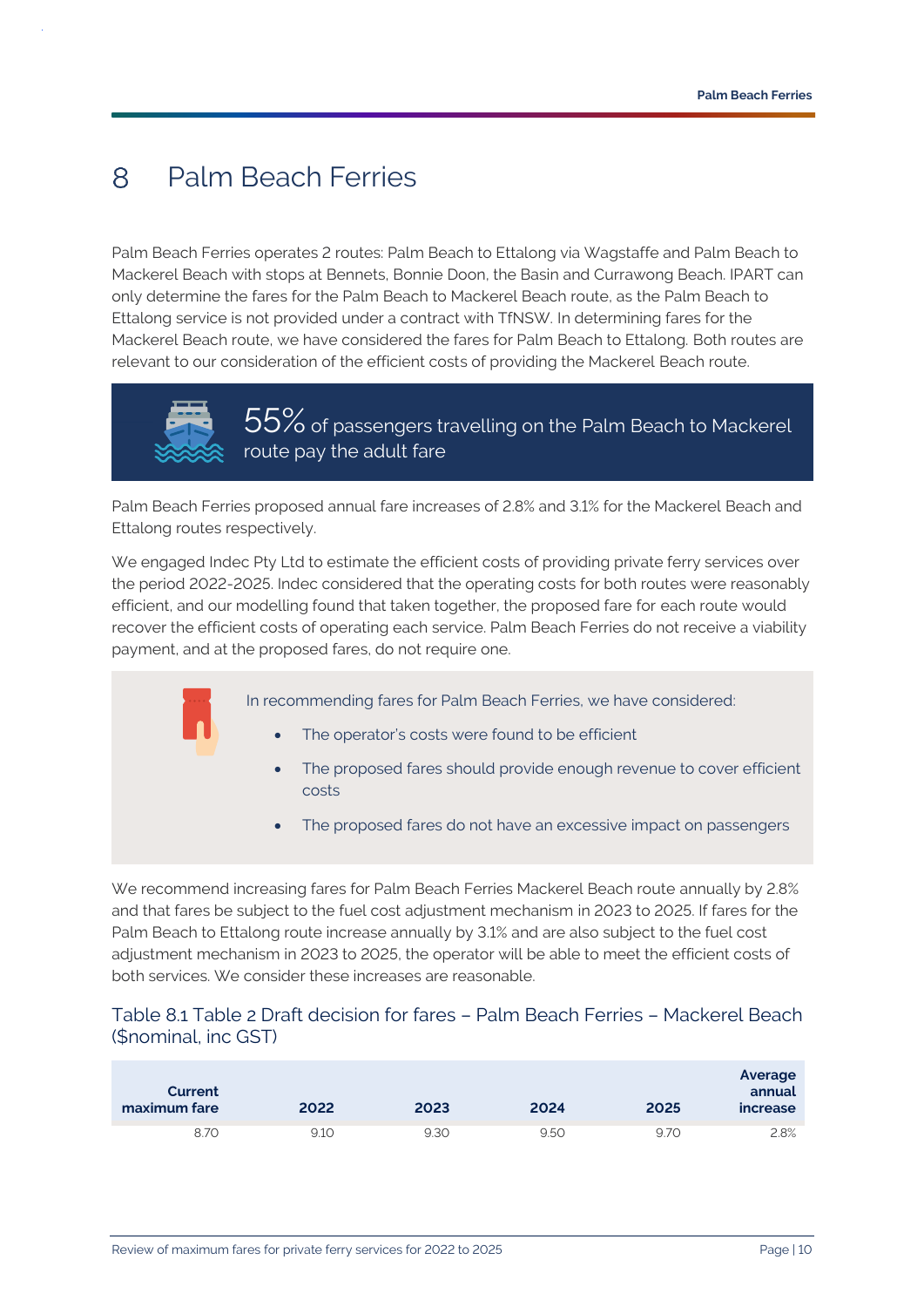#### <span id="page-13-0"></span>How we made the draft decisions and draft  $\overline{Q}$ recommendations

Private ferry operators receive revenue for passenger services from fares and from government subsidies, including viability payments to 3 of the operators. Our fare draft decisions and viability payment draft recommendations considered the balance between passengers and taxpayers.

We developed our draft decisions and recommendations by:

- inviting each ferry operator to submit their proposed fares and forecast costs and patronage for the 4-year period of the determination
- modelling each operator's "efficient revenue requirement" for the next 4 years based on estimated efficient operating and capital costs
- modelling revenue based on the operators' proposed fares, our forecast patronage, and forecast Government payments for concession, Pensioner Excursion Ticket (PET)<sup>b</sup> and School Student Transport Scheme (SSTS) passengers
- comparing the scenario modelled using proposed fares with other scenarios that match the efficient revenue requirement with estimated revenue, either by changing fares, including a "viability payment" subsidy from the Government, or both
- considering submissions to our Issues Paper, which discussed costs, service levels, external benefits of private ferry services and impacts on passengers
- deciding which combination of fares and viability payments (if required) is an appropriate sharing of costs between passengers and taxpayers, considering impacts on passengers of changes to fares, any external benefits or other rationale for viability payments.

We have also considered:

- a risk adjustment mechanism for fares if fuel costs change significantly during the determination period
- the potential impact of COVID-19 on future patronage and therefore revenue, outside the fare-setting calculation.

The sections below explain each of these steps in more detail.

b The \$2.50 PET was replaced by the Gold Opal for pensioners and seniors. As Opal is not available on the private ferries, operators are no longer able to offer PET tickets. However, TfNSW has identified certain geographical areas where the contracted private ferry service is the only public transport mode available. For these areas, local pensioners can travel for free and TfNSW reimburses the operator the full fare.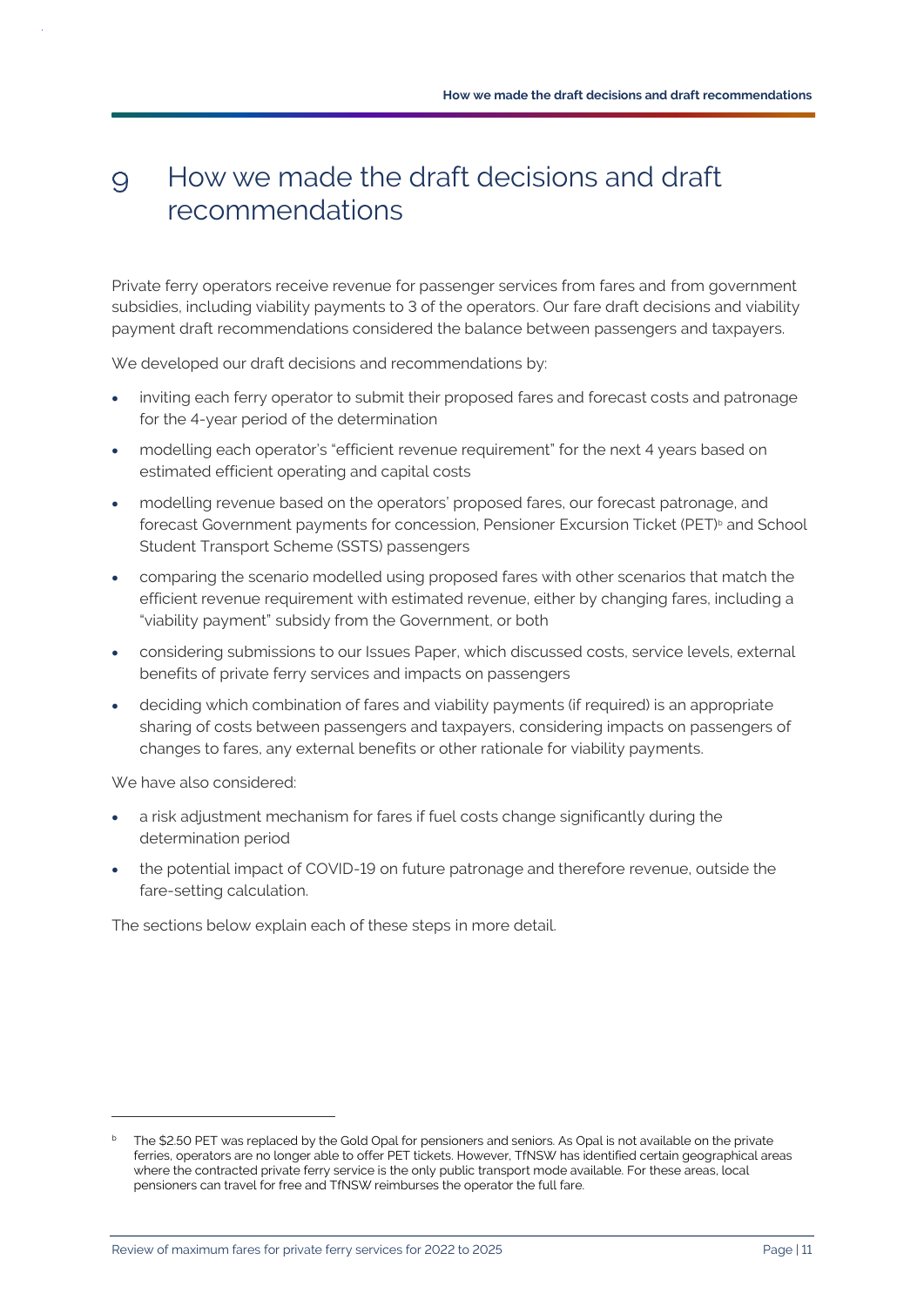### <span id="page-14-0"></span>9.1 Operators proposed fares and forecast their costs and patronage

In March 2021 we invited each ferry operator to propose fares for each year of the review period. We also asked the operators for their forecast operating and capital costs and forecast patronage to support their proposals. We received fare proposals from 4 operators, as shown in [Table 9.1.](#page-14-1)

Brooklyn Ferry Service and Captain Cook Cruises (Lane Cove route) operate under a net contract with Transport for NSW (TfNSW), which means they receive a monthly contract payment net of fare revenue. We therefore requested fare proposals from TfNSW (which bears the fare revenue risk for these 2 services). TfNSW advised that they prefer the fares for these services to be set in line with efficient costs. Clarence River Ferries did not submit a fare proposal.

### <span id="page-14-1"></span>Table 9.1 Ferry operators' fare proposals for 2022 to 2025 (\$nominal, inc GST)

| <b>Operator</b>                                             | <b>Current</b><br>maximum<br>fare | 2022  | 2023  | 2024  | 2025  | Average<br>annual<br>increase |
|-------------------------------------------------------------|-----------------------------------|-------|-------|-------|-------|-------------------------------|
| <b>Brooklyn Ferry Service</b>                               | 9.00                              |       |       |       |       | Did not propose fares         |
| Captain Cook Cruises                                        | 7.80                              |       |       |       |       | Did not propose fares         |
| <b>Central Coast Ferries</b>                                | 8.30                              | 9.10  | 10.00 | 11.00 | 12.10 | 10%                           |
| <b>Church Point Ferry Service</b>                           | 9.70                              | 9.90  | 10.10 | 10.30 | 10.50 | 2%                            |
| <b>Clarence River Ferries</b>                               | 9.50                              |       |       |       |       | Did not propose fares         |
| Cronulla and National Park<br><b>Ferry Service</b>          | 7.40                              | 7.80  | 8.20  | 8.60  | 9.00  | 5%                            |
| Palm Beach Ferries - Ettalong<br>and Wagstaffe <sup>a</sup> | 12.50                             | 13.20 | 13.50 | 13.80 | 14.10 | 3%                            |
| Palm Beach Ferries -<br>Mackerel Beach and the Basin        | 8.70                              | 9.10  | 9.30  | 9.50  | 9.70  | 3%                            |

Mackerel Beach and the Basin

a. IPART can't determine the fares for the Ettalong route, but Palm Beach Ferries proposed fares for that route

Note; we requested the proposed fares in \$2021, but operators proposed fares in nominal terms.

Source[: Current private ferry fares](https://www.ipart.nsw.gov.au/Home/Industries/Transport/Transport-Fares/Current-Private-Ferries-Fares) and fare proposals from operators.

We received cost forecasts from Church Point Ferry Service, Cronulla and National Park Ferry Service and Palm Beach Ferries, and current year costs from Brooklyn Ferry Service. Only Church Point Ferry Service and Palm Beach Ferries provided patronage forecasts. We have not published this information as it is commercial-in-confidence.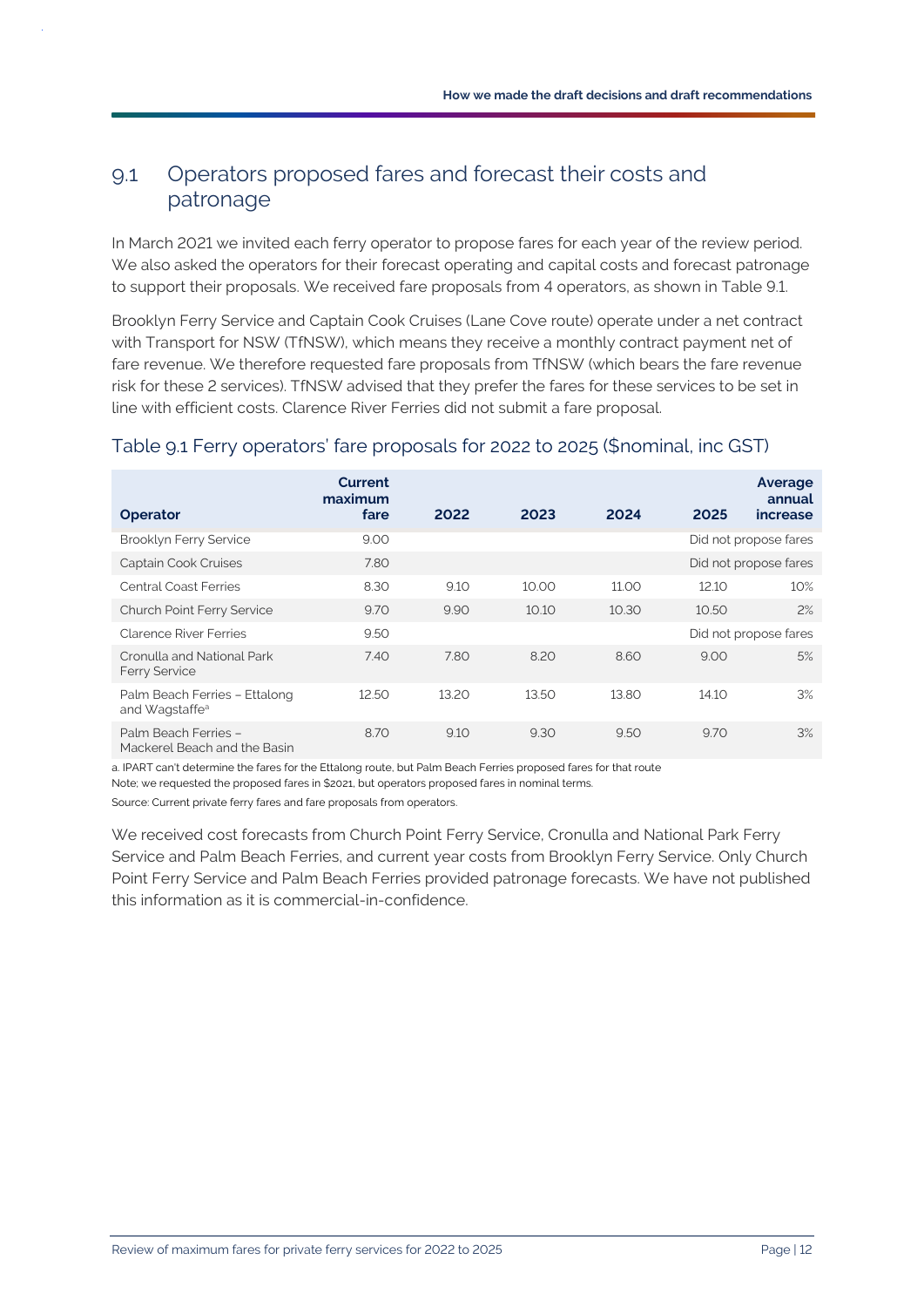### <span id="page-15-0"></span>9.2 We estimated the efficient costs of ferry services

We engaged Indec Pty Ltd to estimate the efficient costs of providing private ferry services over the period 2022-2025. Their [draft report](https://www.ipart.nsw.gov.au/sites/default/files/cm9_documents/Consultant-Report-Indec-IPART-Review-of-Private-Ferries-September-2021.PDF) is available on our [website.](https://www.ipart.nsw.gov.au/Home/Industries/Transport/Reviews/Private-Ferries/Review-of-Private-Ferries-fares-from-1-January-2022)

### 9.2.1 Indec estimated efficient operating costs for each operator

Indec assessed operators' forecast costs (where provided), across operators and against benchmarks from previous reviews of efficient costs undertaken by Indec for IPART's fare reviews from 2014 to 2017 and by The Centre for International Economics (The CIE) for the 2018- 21 fare review. Indec also used a bottom-up cost build-up for both crewing labour and fuel consumption. Further details of their approach are outlined in Indec's draft report.

Of the operators that provided operating cost information, Indec assessed all to be reasonably efficient except Cronulla Ferry Service.

Due to the commercially sensitive nature of the cost information provided by operators, this detail is not published in Indec's draft report. We have provided information papers to each operator with Indec's analysis and comparison of actual costs (where provided) to benchmark efficient costs, and further details on the inputs used in our modelling.

### 9.2.2 We calculated an efficient capital cost annuity for each operator

For this review we have treated capital expenditure as an annuity, akin to operators leasing their ferries, as Brooklyn Ferry Service does currently. Efficient capital expenditure is estimated as the whole-of-life cost, including maintenance costs, of an 'equivalent' service provider delivering the contracted services. The cost is converted to an annuity payment for each year of the review period. [Box 9.1](#page-16-1) shows the assumptions we have used to calculate the annuity for each operator.

As all vessel purchase and renewal maintenance costs are captured within the annuity payment, this approach will also address past issues associated with major capital expenditures not always falling within the review cycle. The adoption of an annuity payment will provide greater certainty by smoothing current and future fare determinations.

We acknowledge that most operators own their own vessels and will not actually be leasing a ferry. In these cases, the annuity provides a capital allocation that could be used to service a loan to acquire a new vessel, as well as maintain the vessel.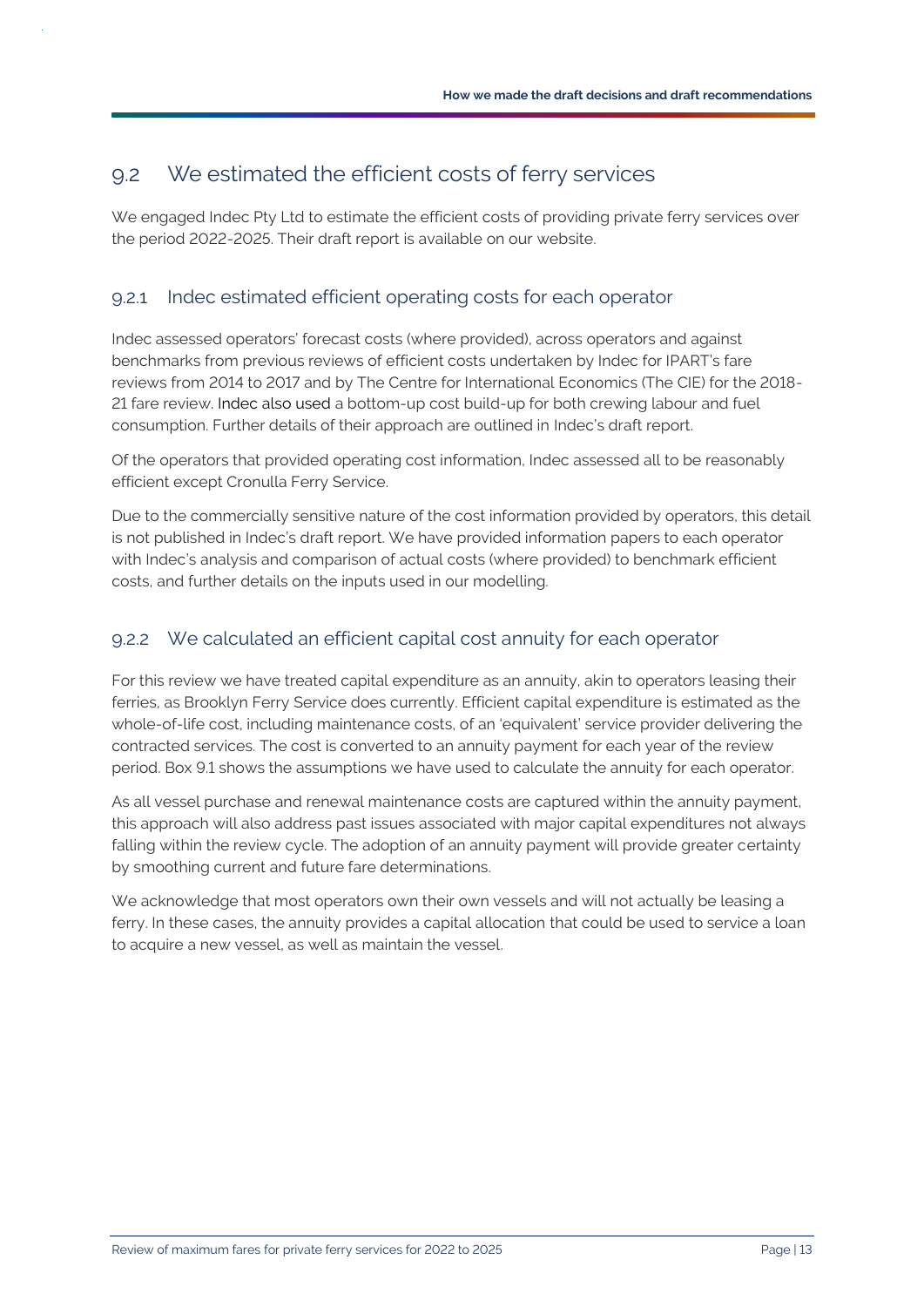### <span id="page-16-1"></span>Box 9.1 Assumptions used in calculating the capital annuity

Capital allowances for vessel replacement will generally be considered appropriate when the existing vessel/s reached or exceed a pre-defined life expectancy.

Life expectancy assumptions used in the review are:

- fast ferry 15 years (only applies to the Palm Beach Ettalong route)
- slow ferry 25 years.

The useful economic life for other asset classes has been assessed as:

- engine rebuilds occur at 10,000 hours
- engine replacements occur at 20,000 hours
- general refurbishments occur every 3 years

Source: Indec, *IPART Review of Private Ferries* – *Draft Report,* September 2021, p 21.

For each operator we have estimated the annual annuity to lease a new ferry and 50% of the cost leasing of a backup ferry.

### <span id="page-16-0"></span>9.3 We modelled fare and subsidy options

The model we developed uses information about costs, forecast inflation, and the Weighted Average Cost of Capital (WACC) to calculate the "required revenue" for each ferry operator. The model uses information about Government subsidies and forecast patronage to divide the required revenue (less any Government subsidies) between the number of passengers forecast to use the service. This calculates the fare each passenger should pay. The model also calculates how much revenue each operator's proposed fare would generate.

We can change the inputs to model different assumptions (e.g. what patronage levels might look like given the impacts of COVID-19), or to compare the effect of different levels of subsidy on fares.

We modelled different scenarios to compare combinations of fares and subsidy payments that allowed operators to recover the efficient costs of their services.

Where our modelling showed that fares proposed by the operators would not achieve the required revenue, we considered the appropriate balance between passengers and taxpayers to meet any difference.

The sections below set out the process in more detail.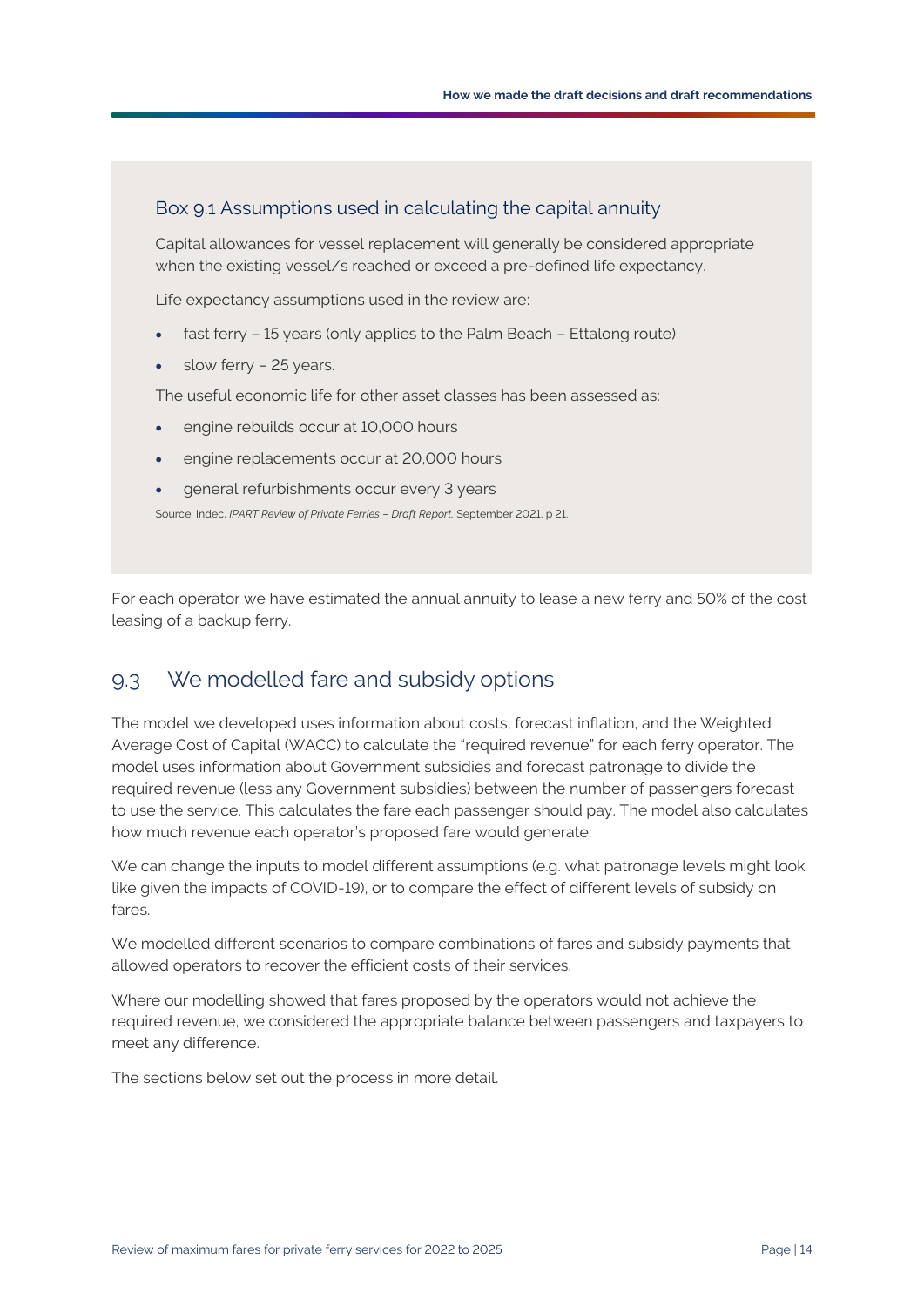#### 9.3.1 Model inputs, scenarios, and outputs

#### **Model inputs**

For all operators we used

- Indec's estimate of **efficient operating costs**, Of the operators that provided operating cost data, all were found to be reasonably efficient except Cronulla Ferries.
- The **capital annuity** associated with operating a new ferry, as this equates to efficient capital expenditure. Continuing to use ferries well past their economic life is not efficient as costs of maintenance increase and quality of the service for passengers decreases. For each operator we have included an annual annuity equivalent to leasing a new ferry and 50% of the cost of leasing a backup ferry.
- Forecast **inflation** of 2.5% pac
- A pre-tax **WACC** of 4.9% to calculate the annuity, and as the discount rate for present value. For more information on IPART's WACC methodology and calculations see our [Market](https://www.ipart.nsw.gov.au/Home/Industries/Special-Reviews/Regulatory-policy/Market-Update)  [Update](https://www.ipart.nsw.gov.au/Home/Industries/Special-Reviews/Regulatory-policy/Market-Update) for August 2021.
- Forecast **patronage** based on pre COVID-19 patronage levels.

Patronage forecasts are important in our fare-setting process. In general, higher patronage forecasts means lower growth in fares as the total revenue required to be met by fares is divided among more passengers. Higher patronage by concession passengers and more students eligible for SSTS passes also mean higher government payments.

In our previous annual private ferry reviews, we forecast patronage using an average of the past 3 years, updating it each year. In 2017 we again took an average of the previous 3 years and held it constant for the determination period 2018 to 2021. We have used a similar approach this time, however using patronage data for the 3 years prior the COVID-19 pandemic (2017 to 2019).

As noted in our [Information Paper,](https://www.ipart.nsw.gov.au/sites/default/files/cm9_documents/Information-Paper-Private-Ferries-fares-for-2021.PDF) in 2020 the impact of COVID-19 presented new challenges for each operator, affecting both levels of patronage for their ferry services and the profitability of charter and tour services. In addition to a reduction in tourists and overall passenger numbers, social distancing requirements have impacted the maximum capacity of ferries. Increased cleaning practices in line with government recommendations have also added costs. In 2021, the pandemic continues to add a level of unpredictability for all operators.

COVID-19 has made the task of forecasting patronage extremely uncertain. We sought patronage forecasts as part of our information request to operators – however only Church Point Ferry Service and Palm Beach Ferries provided their estimates. These operators both forecast that passenger numbers would not return to pre COVID-19 levels until at least 2023 or 2024.

To ensure stable fares and minimise the impact on passengers, we decided to use a consistent forecast based on pre COVID-19 patronage levels and consider the extent of the risk of lower patronage outside the fare-setting process. We discuss this in further detail at Sectio[n 9.6.](#page-24-0)

We will update this for our Final Report with the actual CPI for 2022 and forecast of 2.5% for the forward years.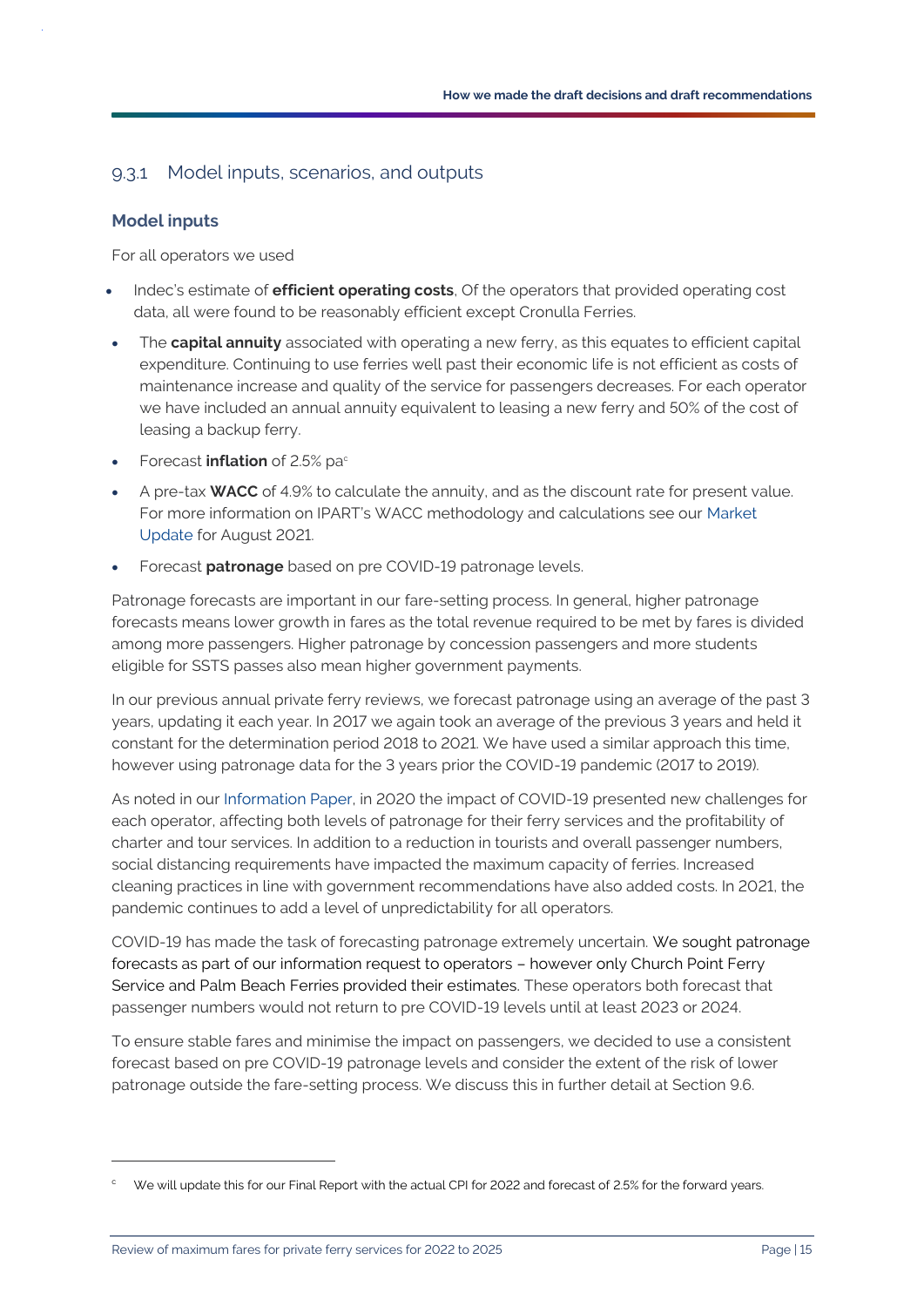#### **Model scenarios**

We used the inputs set out above and modelled the following scenarios:

- 1. Starting with the proposed fare for each operator (or current fare adjusted for inflation when none has been proposed), we calculated the fare revenue and any funding gap between that fare revenue and the efficient revenue requirement. We compared the viability payment required to close this gap with the current viability payment (if relevant).
- 2. We calculated the fare required to ensure there is no funding gap with the current viability payment (or no viability payment as applicable).
- 3. If neither of these scenarios produced a combination of fares and subsidies that we considered reasonable while also allowing the operators' efficient costs to be met, we considered the circumstances of that operator in deciding the level of fares and subsidies to recommend.

We also modelled a scenario using 2020 patronage and holding all other inputs the same, to estimate the impact on revenue of lower patronage during 2022-2025 due to COVID-19.

#### **Model outputs – nominal fares**

Fares are in nominal terms for the relevant years and incorporate forecast CPI. Fares are rounded to the nearest 10c. As mentioned, we have used an estimate of 2.5% per annum. We will update this for our Final Report with the actual CPI for 2022 and forecast of 2.5% for the forward years.

We consider presenting the fares in nominal terms (rather than a formula to be updated annually) provides greater certainty to operators and passengers and overcomes the issue of rounding which can occur when fares are adjusted in each separate year.

### <span id="page-18-0"></span>9.4 Factors we considered in comparing fare and subsidy options

In our 2017 and previous reviews we accepted the viability payment that several operators receive as a given and included it in our modelling of cost reflective (i.e. efficient) fares as a fixed revenue input. As our [terms of reference](https://www.ipart.nsw.gov.au/sites/default/files/documents/2021-05/terms-of-reference-review-of-fares-for-private-ferry-services-2022-to-2025.pdf) for this review require us to consider viability payments, we have taken a slightly different approach.

As discussed in the sections below, we considered:

- the subsidies private ferry services currently receive and the impact on taxpayers
- external benefits generated by private ferries
- the impact on passengers of different levels of fares
- feedback from submissions
- the impact on operators.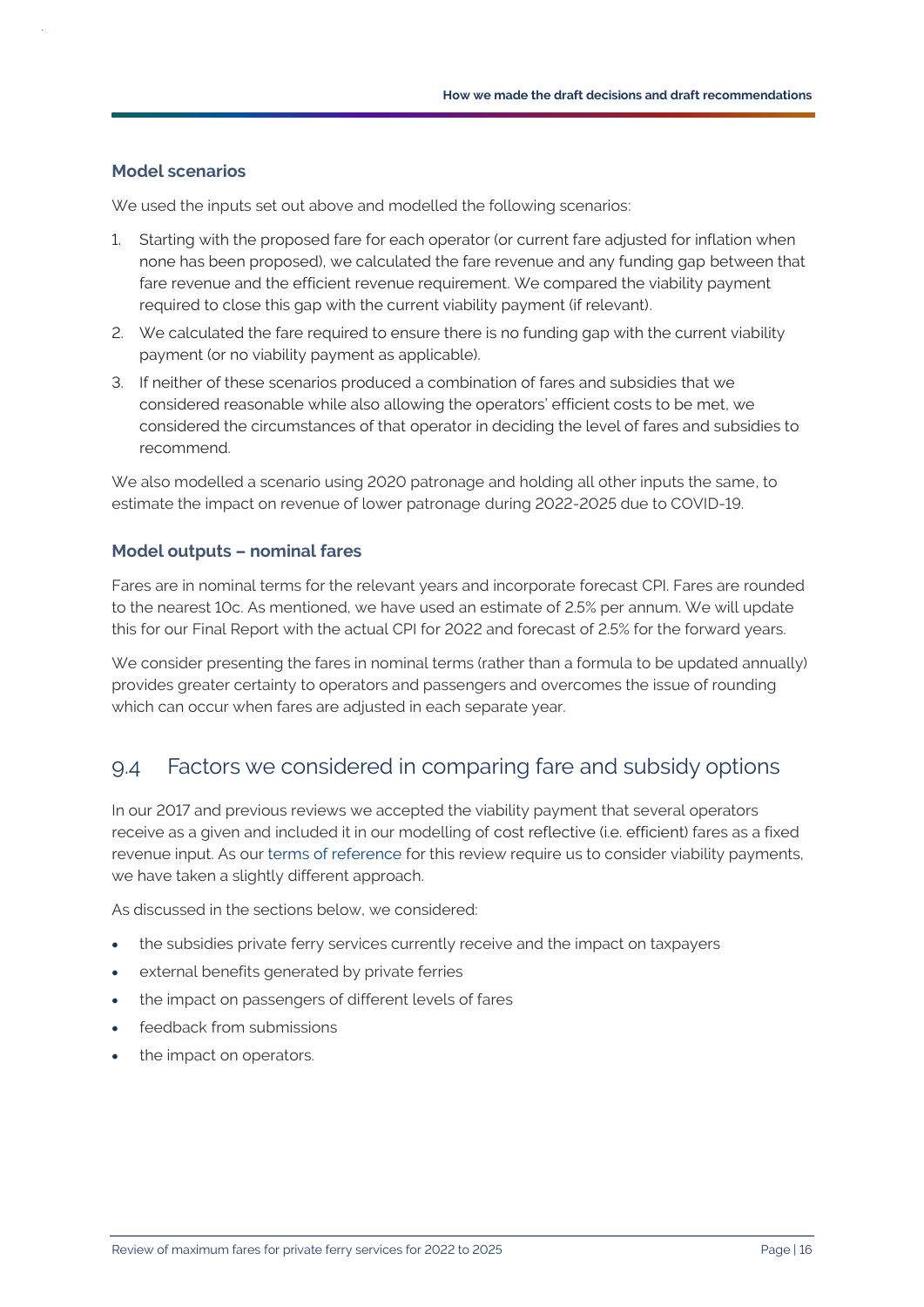#### 9.4.1 Current subsidies for private ferries

Public transport is heavily subsidised – cost recovery for Sydney Ferries in 2017-18 was 34.8% compared to overall Opal network cost recovery of 24.6%.<sup>4</sup> COVID-19 impacts on public transport patronage have driven that level even lower.

Private ferries are not part of the public transport network. However, in some regards they are treated like public transport rather than purely commercial operators. They receive subsidies for concession passengers and, where applicable, SSTS and PET passengers, and currently 5 of the 7 operators receive viability payments or net cost payments from TfNSW. [Box 9.2](#page-19-0) explains in more detail the subsidies paid by TfNSW to private ferry operators.

#### <span id="page-19-0"></span>Box 9.2 The ferry operators receive revenue from fares, and from payments from the NSW Government

- Five of the operators (Central Coast Ferries, Church Point Ferry Service, Clarence River Ferries, Palm Beach Ferries, and Cronulla and National Park Ferry Service) receive payments from the NSW Government based on the concession and local pensioner passengers they carry and the school students they may carry:
	- Concession passengers generally pay half the full fare and the Government pays the rest of the fare to the operators, based on the operators' reported concession patronage.
	- For 3 of the operators, local pensioners travel for free and the Government pays the operator the equivalent of a full fare for them, based in the operators' reported patronage.
	- For 4 of the operators, the Government pays the operators the equivalent of a return child fare for daily travel during the school year for eligible school students who live in the routes' catchment area and may catch the ferry to and from school under the School Student Travel Scheme (SSTS), whether they catch the ferry or not.
- The Government also pays 3 of these operators a "viability payment" based on an assessment in 2010 that those operators would not be viable without it.
- The other 2 operators (Captain Cook Cruises and Brooklyn Ferry Service) have moved to "net cost contracts" which means that the total revenue to the operator each month is guaranteed by the Government. The ferry operator keeps the fare revenue, and the Government pays the difference between the fare revenue and the contracted monthly payment.

These operators no longer receive payment from TfNSW for passengers travelling on concession tickets, pensioner, or school student passes, nor do they receive explicit viability payments.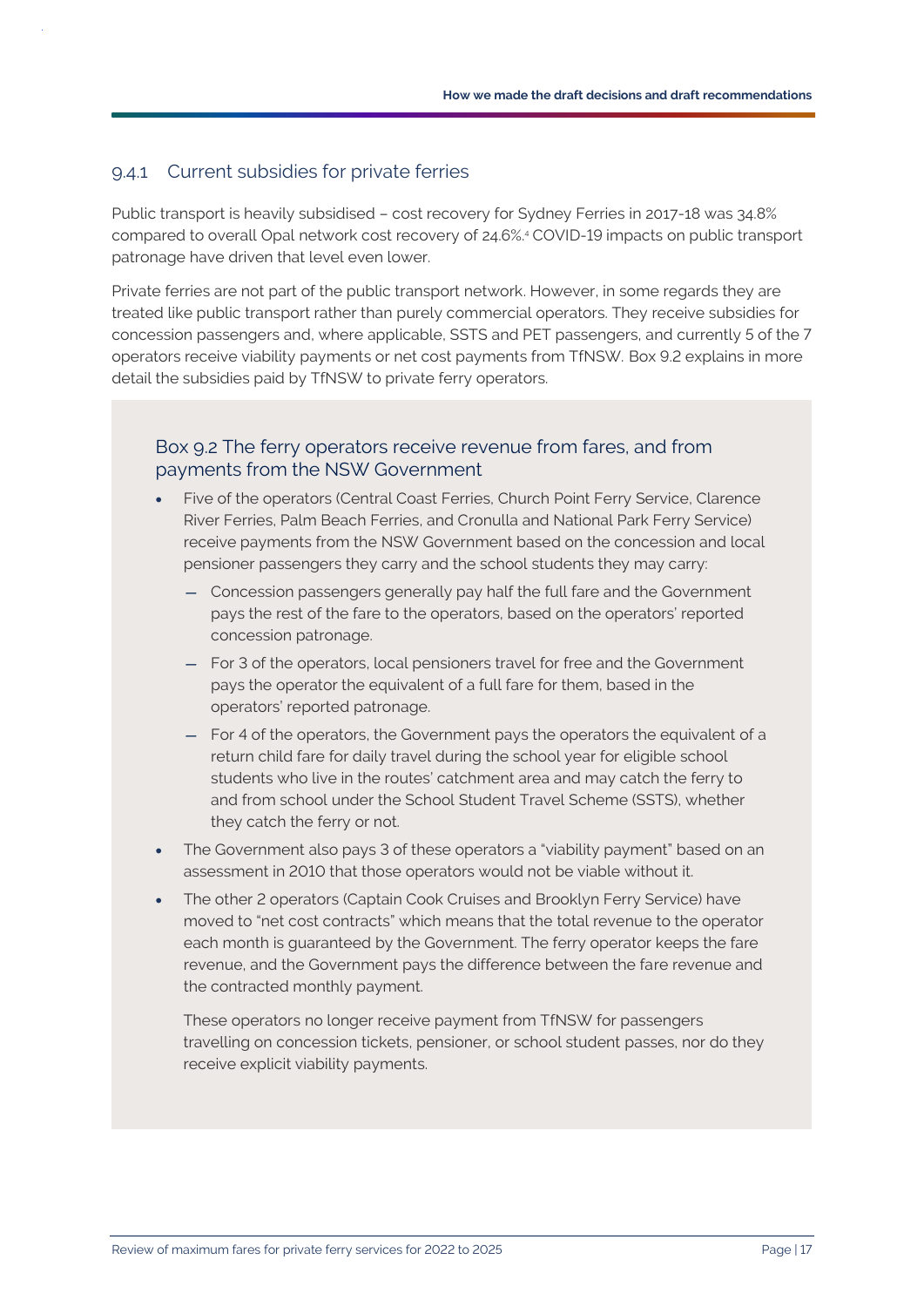### Box 9.2 The ferry operators receive revenue from fares, and from payments from the NSW Government

However, their contract payments exceed what they would have received from TfNSW for concessions, pensioners, and school students, so they receive both implied concession subsidies and implied viability payments.

Particularly in cases where fares cannot rise to full cost recovery levels because of the impact on passengers or the impact on patronage, subsidy payments imply a level of Government support for the private ferry services' continued availability.

### 9.4.2 External benefits generated by private ferries

Passenger transport imposes direct costs (fares) on the people who decide to use those services and provides direct benefits (getting from A to B) to those people. However, passenger transport also imposes costs (government subsidies) on people who are not users of those services and provides benefits (e.g. lower road congestion) to non-users. These community-wide costs and benefits are known as external costs and benefits because they are external to the people making the decision to use passenger transport.

For private ferries, the external benefits and costs can be assessed by looking at what a private ferry passenger would do if they did not catch the ferry.

For the private ferries that service islands, a passenger could instead use a private boat or water taxi. The possible external benefits of using the private ferry are therefore reduced congestion on the waterways and at moorings (much as using a bus reduces congestion from private cars on the roads and from parking), reduced pollution and reduced boating accidents.

For the private ferries that service destinations that are land-connected, a passenger could instead use a private car or land-based public transport. The possible external benefits of using the private ferry are reduced road congestion, accidents, pollution and parking.

Another possibility is that the private ferry passenger would not or could not make the trip at all if the private ferry was not available – in which case the external benefit of the private ferry trip is the social inclusion benefit to society of all people being able to access school, employment, services, social activities and entertainment, regardless of their age or mobility constraints.

In previous private ferry reviews we have referred to the existence of external benefits as the rationale for viability payments, on the basis that it is appropriate for government on behalf of taxpayers to pay for the benefits that all of the community experiences.

The value of these external benefits can be estimated if we have enough data. In some cases, the net benefit may not be large – for example, while using a private ferry to an island avoids the pollution, congestion and accident cost of using private vessels, the ferries themselves create pollution, congestion and accident risk.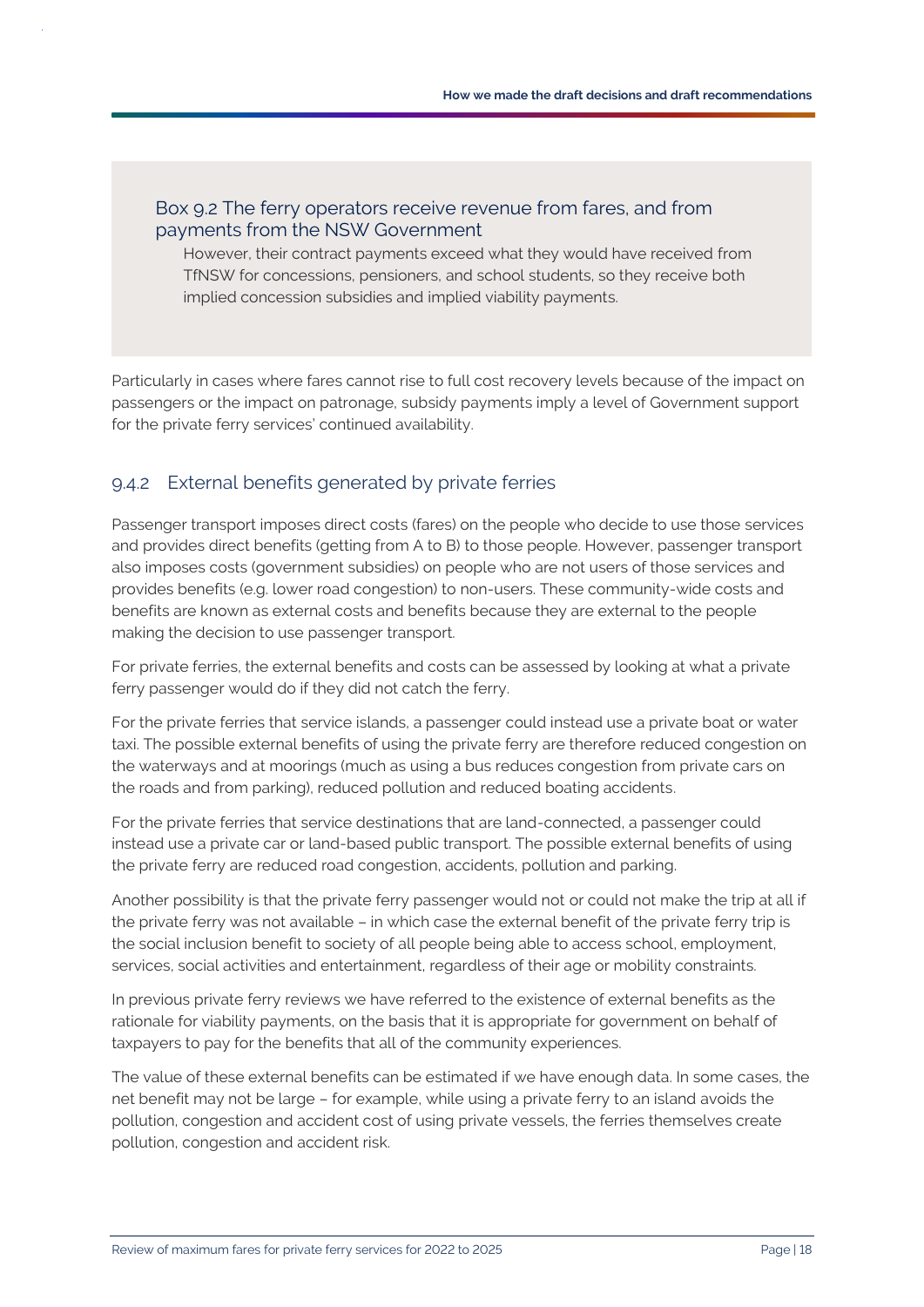In our 2017 review, we did not consider there were significant external benefits associated with ferry services provided by Brooklyn Ferry Service, Church Point Ferry Service or Clarence River Ferries, as these ferries provide a service to islands and/or are in areas where there are unlikely to be external benefits associated with avoided road congestion.

In our 2017 review, we estimated the external benefits associated with the Cronulla Ferry Service and Palm Beach Ferries (Ettalong route) using \$0.94 per passenger trip as the upper estimate, the figure used for Sydney Ferries as part of the 2016 public transport review. Even using this upper estimate, we found that any external benefits were smaller than the viability payments the private ferry operators were already receiving from the NSW Government, and that further subsidisation was not justified. We also considered whether private ferries generated external benefits by reducing boating accidents but did not quantify this benefit. We did not consider the social inclusion benefit at all.

More recently, we have taken a broader view of what constitutes external benefits and how we consider them in our fare-setting. In the 2020 rural and regional bus review for example, we considered but did not quantify the social inclusion benefits of rural and regional bus services.<sup>5</sup>

The Church Point Ferry Service submitted that as the only form of public transport for the residents of Scotland Island and the Western Foreshores of Pittwater, they provide an invaluable service to this community, particularly for those less financially and physically capable. They also argued that the external benefits generated by the service are of benefit to all NSW residents, citing the avoided water and air pollution.<sup>6</sup>

For this review, we did not re-estimate the value of external benefits for each private ferry service but took their existence and likely level into account when considering the balance between fares and subsidies for each service.

#### 9.4.3 Impacts on passengers

When considering the appropriate share of costs between passengers and taxpayers, we have also considered the impact on passengers if fares rise by the amount required to cover efficient costs. Prices that reflect the efficient costs of providing private ferry services enable ferry operators to sustain their business over the long term by allowing them to recover the efficient costs.

We have also considered the nature of the patronage of each service – for example, where patronage is skewed towards concession, PET and/or SSTS passengers, raising fares effectively increases the Government subsidy as well.

### 9.4.4 Submitters' views on subsidies for private ferry services

Our [Issues Paper](https://www.ipart.nsw.gov.au/sites/default/files/cm9_documents/Issues-Paper-Private-Ferries-fares-for-2021-June-2021.PDF) sought feedback on how much of any gap between proposed fares and the cost reflective fare should be met by taxpayers (via a government subsidy – the viability payment) and how much by passengers (via higher fares).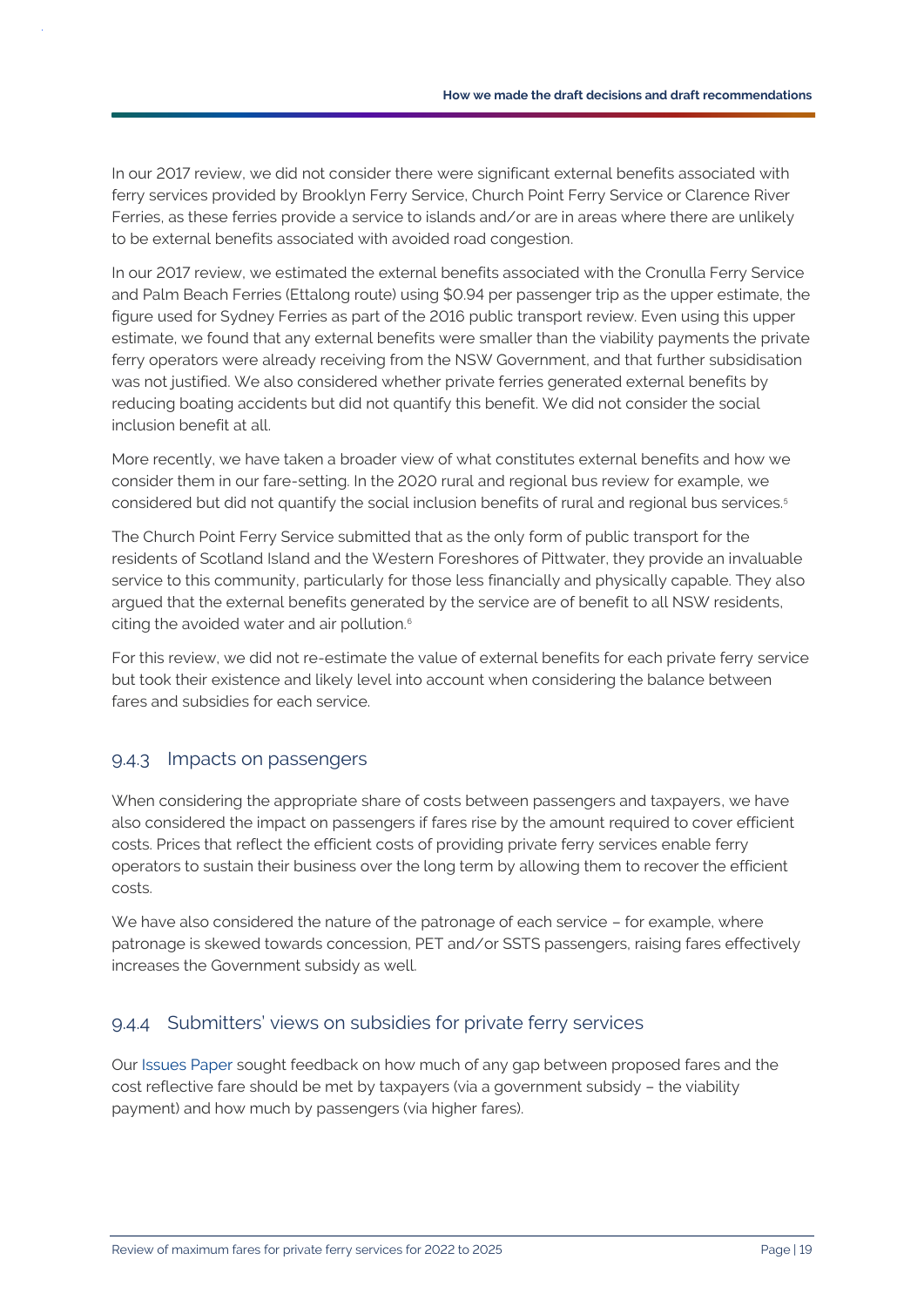Multiple submissions from the Cronulla-Bundeena area argued that the price of the Cronulla Ferry was extremely expensive for daily commuters, arguing for lower fares to be covered by a government subsidy. One reported that if the fare proposal is accepted, a return journey to the CBD would be well over \$30 (including a train) by the end of the review cycle.<sup>7</sup> Some also argued that it was much easier and cheaper to drive.<sup>8</sup> Submissions also asked for the service to be included under Opal caps. 9

Church Point Ferry Service's submission also considered that any shortfall in the costs of operating a ferry service should be made by the taxpayer, rather than an increase in fares due to the external benefits generated.<sup>10</sup>

The survey of private ferry usage we undertook earlier in the review found that more than 88% of residents surveyed across all routes said that their local route was at least *quite useful* to the community. For the Brooklyn, Church Point, Cronulla and Palm Beach routes, at least half of the surveyed residents described the service as *essential* to the community.<sup>11</sup>

The survey also showed a range of opinions around the impact of fare changes to local ferry use. For all except the Brooklyn route, 61%-89% of users considered the value for money *good* or *very good*, and 79%-100% considered it at least adequate. However, when presented with a list of possible changes that would impact their ferry use, cheaper fares and more stops were the most likely to have *at least* a small effect in increasing ferry use. Cheaper fares would have the biggest impact on usage for the Palm Beach and Captain Cook Cruises Lane Cove routes, however there was only a very small sample of respondents for the Lane Cove route.<sup>12</sup>

### 9.4.5 Impacts on operators

We modelled fares based on operators' efficient costs rather than their actual costs. If operators have higher than efficient costs, they may not receive enough revenue to cover all those costs. They can reduce costs by becoming more efficient, but this may take time. We took this into account when we decided whether to remove or reduce a subsidy to operators or set fares at lower than the level proposed by the operators.

### <span id="page-22-0"></span>9.5 We decided to modify the fuel cost adjustment mechanism

In our [Issues Paper](https://www.ipart.nsw.gov.au/sites/default/files/cm9_documents/Issues-Paper-Private-Ferries-fares-for-2021-June-2021.PDF) we sought comment on the fuel cost adjustment mechanism, to which the Church Point Ferry Service responded that the fuel adjustment mechanism should be retained, but dropped to a 10 or 15% change.<sup>13</sup>

The current fuel price adjustment mechanism is only triggered if fuel prices change by more than 20% (up or down) in the year to September. This threshold has not been reached over the current determination period despite large fluctuations in fuel prices in 2018 (13%) and 2020 (-10%).

Given this, we decided that the threshold for the fuel cost adjustment mechanism should be reduced to 10% in absolute terms. We also decided that the whole percentage change in fuel costs be applied in calculating the change in the maximum fare. Currently only the percentage change above the threshold would apply.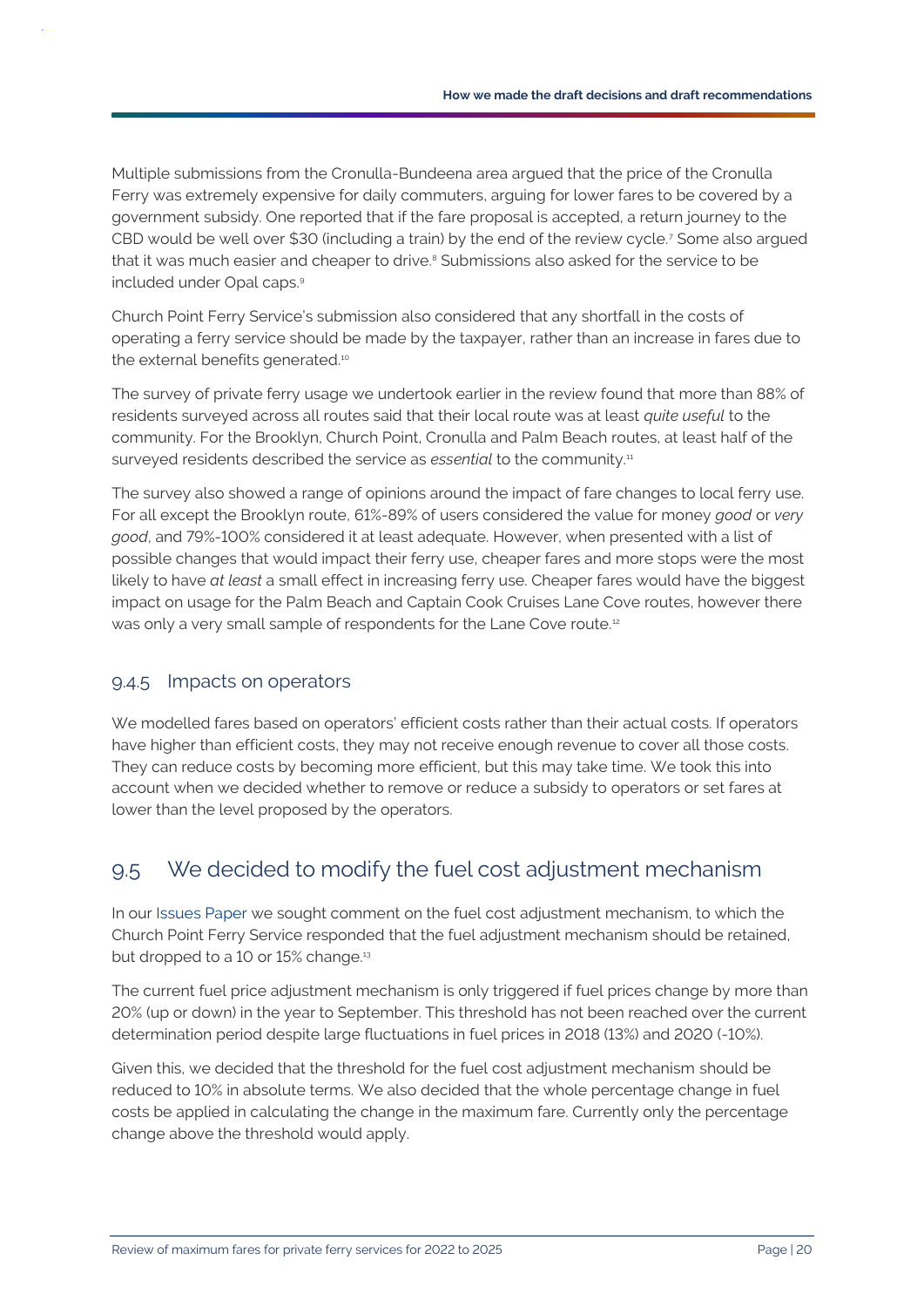[Figure 9.1](#page-23-0) shows the volatility in the price of diesel in Sydney over the current determination period. Large changes in fuel costs represent a risk, especially to smaller services, with fuel costs accounting for between 4-18% of operating costs for private ferry operators [\(Table 9.2\)](#page-23-1).



<span id="page-23-0"></span>

Source: Fueltrac monthly data

#### <span id="page-23-1"></span>Table 9.2 Proportion of fuel cost as a share of total operator expenditure

| <b>Operator</b>                                                                       | <b>Share of cost</b> |
|---------------------------------------------------------------------------------------|----------------------|
| <b>Brooklyn Ferry Service</b>                                                         | 8.9%                 |
| Captain Cook Cruises                                                                  | 6.1%                 |
| <b>Central Coast Ferries</b>                                                          | 6.9%                 |
| Church Point Ferry Service                                                            | 7.9%                 |
| <b>Clarence River Ferries</b>                                                         | 4.0%                 |
| Cronulla and National Park Ferry Service                                              | 4.0%                 |
| Palm Beach Ferries - Mackerel Beach and the Basin                                     | 5.8%                 |
| Source: Indec Pty Ltd, IPART Review of Private Ferries, Draft Report, September 2021. |                      |

We are proposing to:

- 1. reduce the fuel price adjustment threshold to ±10%
- 2. apply the percentage annual change in fuel price to the calculation of the new maximum fare (rather than just the portion above the threshold).

The new calculation for the fuel adjustment mechanism would therefore be:

 $\Delta Max \, Fare_{t+1,i} = \% \text{ of } fuel \, cost_{t,i} * \Delta Fuel \, price_t + 1$ 

and apply if the change in fuel price exceeded ±10%.

The fuel cost adjustment mechanism would be applied to fares from 2023 to 2025.

[Box 9.3](#page-24-1) provides an example of what would occur under the new calculation.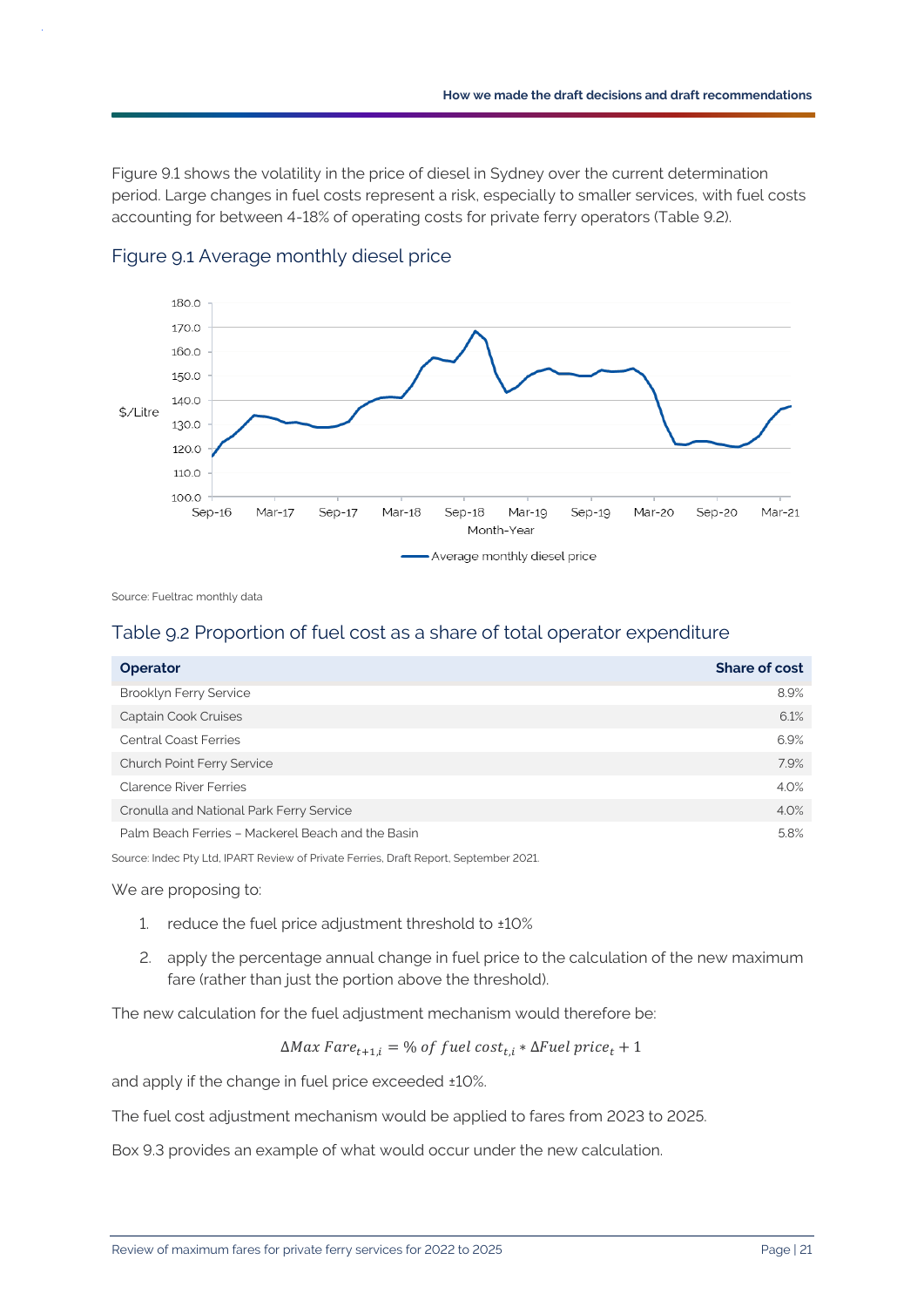### <span id="page-24-1"></span>Box 9.3 Fuel adjustment mechanism example

The fuel cost adjustment for 2023 would be calculated as follows:

(Fuel Cost Proportion  $\times$   $\Delta$ Average Fuel Price<sub>2021-2022</sub>) + 1

For an operator with fuel costs representing 7.4% of total operating costs - shown as fuel cost proportion, if:

- the determined maximum adult fare in 2023 was \$6.50
- the average fuel price over the year to September 2022 shown as Δ*Average Fuel Price<sub>2021-2022</sub>* - increased by 15%

The maximum fare for 2023 would be increased by 6.6c, and the new fare for 2023 would be \$6.60 (rounded to 10c).

While IPART cannot determine fares for the Palm Beach to Ettalong route, we suggest that TfNSW use the same fuel cost adjustment mechanism that we have proposed for the other operators to determine maximum fares for the Ettalong route. Indec found that the proportion of fuel cost as a share of Palm Beach Ferries total expenditure for the Ettalong route is 20.9%.

In response to our question about whether any other major volatile costs need to be managed, Church Point Ferry Service raised concerns that as they transition from an enterprise agreement onto the award in 2022, they expect their labour costs to increase. Arguing that labour is one of the largest costs, they asked us to consider a separate adjustment mechanism or the increased cost as an input into the fare determination.<sup>14</sup>

Any increase in labour costs has a large impact of operating expenses, with labour accounting from between 51-77% of total operating costs across the operators.

In estimating efficient labour costs, Indec used a benchmark of \$80,000 (including on costs). As such, we estimate that the wage rate incorporated into our fare determination already exceeds the industry award. It also includes an annual increase of 2.5%. We are not proposing a separate risk adjustment mechanism for labour costs.

### <span id="page-24-0"></span>9.6 We considered the risk of COVID-19 impacts on patronage

Using the lower passenger numbers from 2020, or the operators' forecasts, to set fares would mean the revenue required to run each ferry service would need be recovered from fewer passengers through higher fares. This in turn could potentially lead to a further decline in patronage, exacerbating the situation and if not addressed, would lead to a downward spiral of increasing fares and declining patronage. Therefore, as mentioned above, we have made our draft determination for fares using the average patronage of the 3 years prior to the pandemic (2017-2019).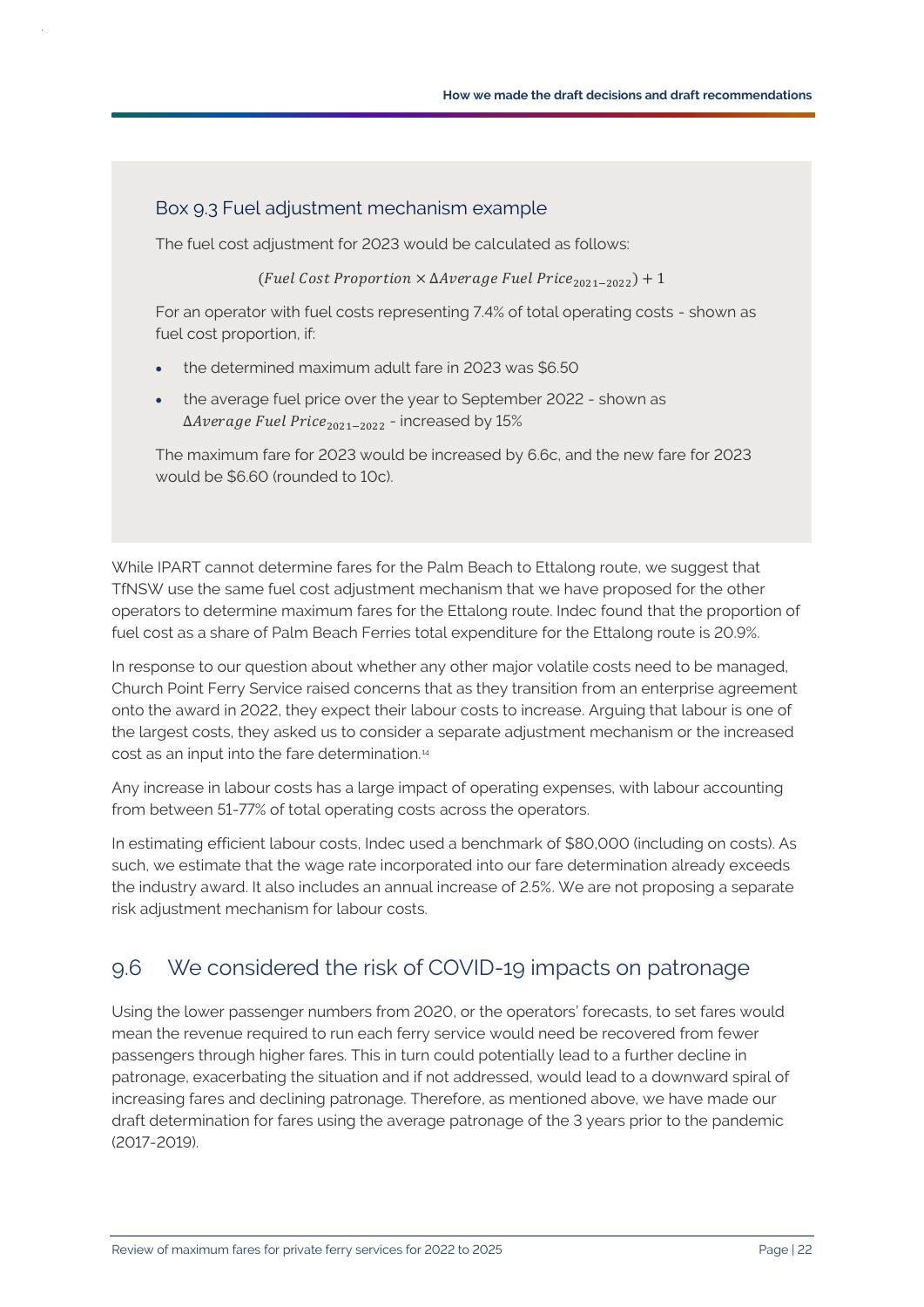While there is a high degree of uncertainty about patronage levels over the determination period, there is certainly a risk that it will continue to be lower due to the impact of COVID-19 than it was for the period 2017-2019 on which fares are being set.

We have estimated the difference in fare revenue using 2020 patronage data, but holding all other factors constant, at around \$900,000 per annum across all the services.

For the operators on net cost contracts, Brooklyn Ferry Service and Captain Cook Cruises, the impact of lower fare revenue would be borne by TfNSW, as under their net cost contracts, they receive the same total revenue every month regardless of fare revenue. If their patronage and hence fare revenue is lower, the net payment from TfNSW will be higher.

There would however be a shortfall in revenue for the remaining 5 operators which we estimate at just under \$700,000.

It would not be appropriate to include changes in patronage in the risk management mechanism (discussed at section [9.5\)](#page-22-0) as this mechanism, if triggered, affects the level of fares. The mechanism can move fares up or down, but in the case of lower patronage than forecast would likely lead to higher fares. We do not consider it appropriate that the potential revenue shortfall be passed onto passengers. As discussed above, this could drive patronage further downward.

How any shortfall is shared between taxpayers and/or operators needs to be considered in the context of other Government assistance provided to deal with the impact of COVID-19.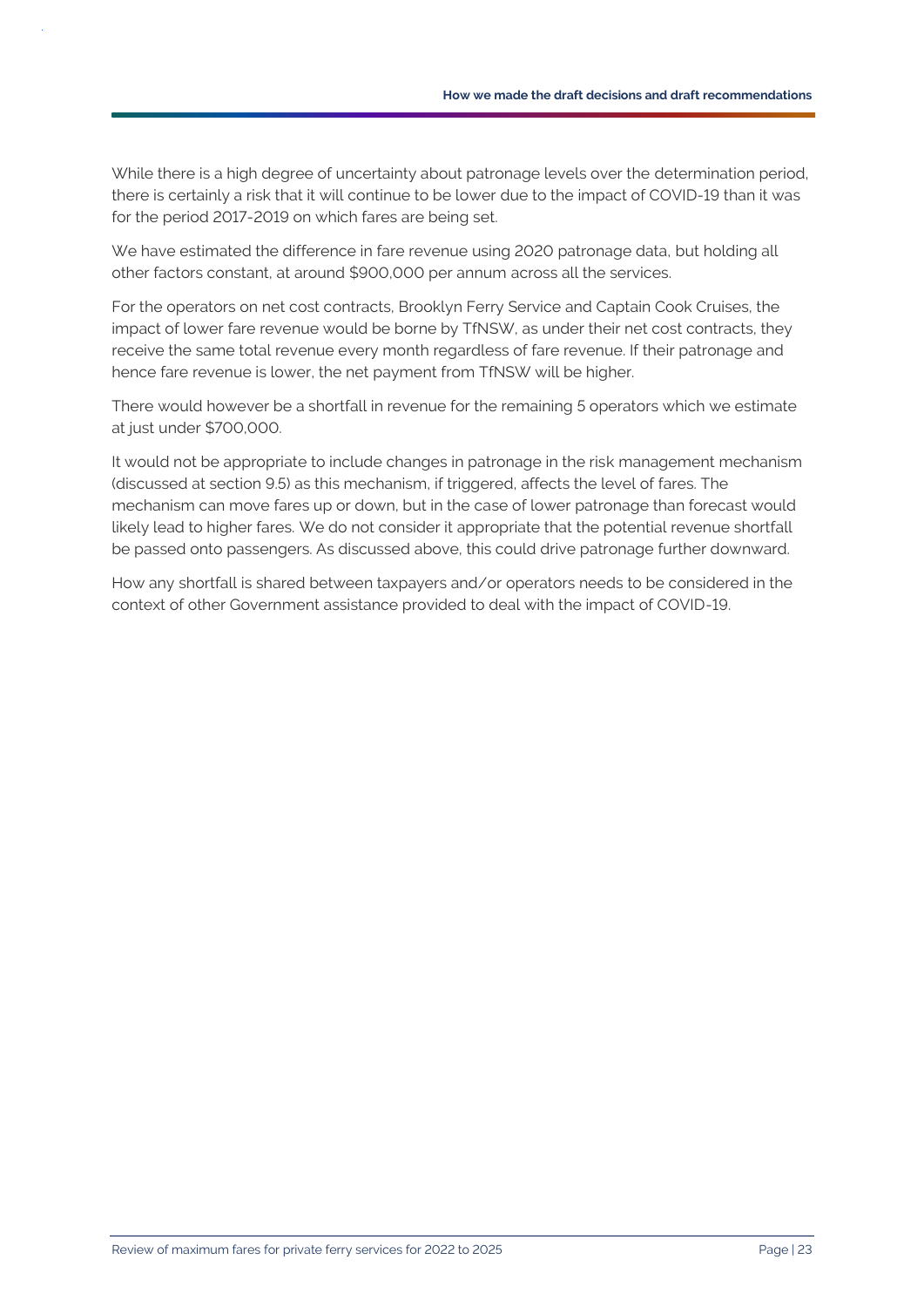© Independent Pricing and Regulatory Tribunal (2021).

With the exception of any:

- a. coat of arms, logo, trade mark or other branding;
- b. photographs, icons or other images;
- c. third party intellectual property; and
- d. personal information such as photos of people,

this publication is licensed under the Creative Commons Attribution-NonCommercial-NoDerivs 3.0 Australia Licence.<br>  $\bigcirc$  0  $\circ$  0

The licence terms are available at th[e Creative Commons](https://creativecommons.org/licenses/by-nc-nd/3.0/au/legalcode) website

IPART requires that it be attributed as creator of the licensed material in the following manner: © Independent Pricing and Regulatory Tribunal (2021).

The use of any material from this publication in a way not permitted by the above licence or otherwise allowed under the Copyright Act 1968 (Cth) may be an infringement of copyright. Where you wish to use the material in a way that is not permitted, you must lodge a request for further authorisation with IPART.

#### **Disclaimer**

Nothing in this document should be taken to indicate IPART's or the NSW Government's commitment to a particular course of action.

This document is published for the purpose of IPART fulfilling its statutory or delegated functions as set out in this document. Use of the information in this document for any other purpose is at the user's own risk, and is not endorsed by IPART.

#### **ISBN** 978-1-76049-535-0